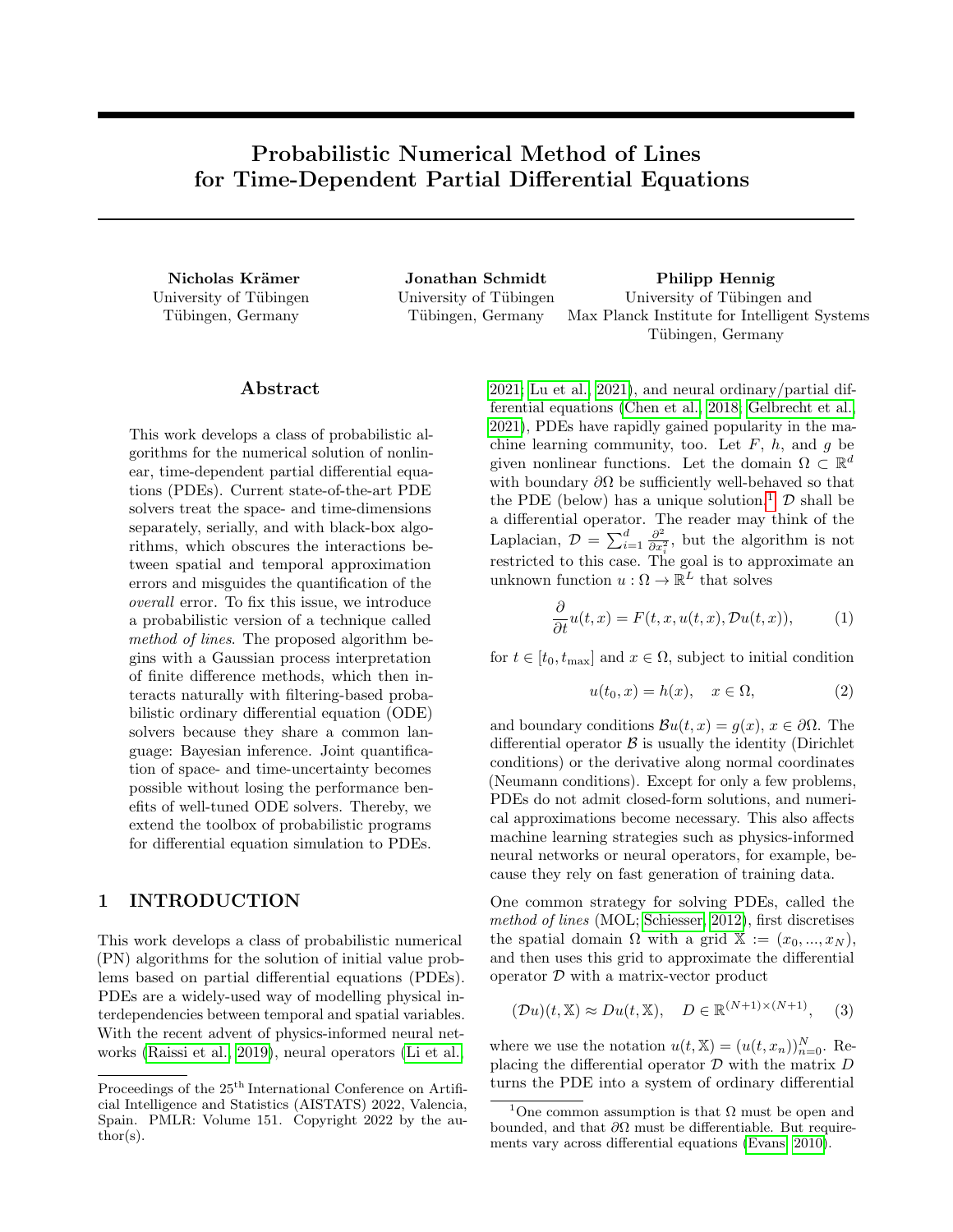

<span id="page-1-0"></span>Figure 1: PNMOL fixes bad calibration of the MOL/ODE filter combination: Posterior means and error/uncertainty ratios of PNMOL (left) and MOL with a conventional PN solver (right) on a fine time grid (y-axis) and a coarse space grid (x-axis) for the heat equation. The means are indistinguishable  $(*/2)$ . PN w/ MOL is poorly calibrated  $\frac{\text{error}}{\text{uncertainty ratios}} \sim 10^5$ ; \*/1, but PNMOL acknowledges all inaccuracies.

equations (ODEs; more information about D follows). Standard ODE solvers can then numerically solve the resulting initial value problem.

This approach has one central problem. Discretising the spatial domain, and only then applying an ODE solver, turns the PDE solver into a *pipeline of two nu*merical algorithms instead of a single algorithm. This is bad because as a result of this serialisation, the error estimates returned by the ODE solver are unreliable. The solver lacks crucial information about whether the spatial grid consists of, say,  $N = 4$  or  $N = 10<sup>7</sup>$  points. It is intuitive that a coarse spatial grid puts a lower bound on the overall precision, even if the ODE solver uses small time steps. But since this is not "known" to the ODE solver, not even to a probabilistic one, it may waste computational resources by needlessly decreasing its step-size and may deliver (severely) overconfident uncertainty estimates (for example, Fig. [1\)](#page-1-0). This phenomenon will be confirmed by the experiments in Section [7.](#page-6-0) Such overconfident uncertainty estimates are essentially useless to a practitioner, which complicates the usage of method of lines approaches within probabilistic simulation of differential equations; for example, in the context of latent force inference or inverse problems.

The present work provides a solution to this problem by revealing a way of tracking spatiotemporal correlations in the PDE solutions while preserving the computational advantages of traditional MOL through a probabilistic numerical solver. The main idea of the present paper is the following. The error that is introduced by approximating the differential operator D with a matrix  $D$  can be quantified probabilistically, and its time-evolution acts as a latent force on the resulting ODE. The combined posterior over the PDE solution and the latent force can be computed efficiently with a PN ODE solver. More specifically, we contribute:

Probabilistic discretisation Sections [2](#page-1-1) and [3](#page-2-0) present a probabilistic technique for constructing finitedimensional approximations of  $\mathcal D$  that quantify the discretisation error. It translates an unsymmetric collocation method [\(Kansa, 1990\)](#page-9-5) to the language of Gaussian processes and admits efficient, sparse approximations akin to radial-basis-function-generated finite-difference formulas [\(Tolstykh and Shirobokov, 2003\)](#page-10-1).

Calibrated PDE filter Building on the probabilistic discretisation, Section [4](#page-3-0) explains how the discretisation and the ODE solver need not be treated as two separate entities. By applying the idea behind the method of lines to a global Gaussian process prior, it becomes evident how the discretisation uncertainty naturally evolves over time. With a filtering-based probabilistic ODE solver ("ODE filter"), posteriors over the latent error process and the PDE solution can be inferred in linear time, and without ignoring spatial uncertainties like traditional MOL algorithms do.

Section [5](#page-6-1) explains hyperparameter choices and calibration. Section [6](#page-6-2) discusses connections to existing work. Section [7](#page-6-0) demonstrates the advantages of the approach over conventional MOL. Altogether, PNMOL enriches the toolbox of probabilistic simulations of differential equations by a calibrated and efficient PDE solver.

# <span id="page-1-1"></span>2 PN DISCRETISATION

This section derives how to approximate a differential operator D by a matrix D. Let  $u_x(z) \sim \mathcal{GP}(0, \gamma^2 k_x)$ be a Gaussian process on  $\Omega$  with covariance kernel  $k_x(z, z')$  and output scale  $\gamma > 0$ . The presentation in Section [4](#page-3-0) will assume a Gaussian process prior  $u(t, x) \sim$  $\mathcal{GP}(0, \gamma^2 k_t \otimes k_x)$ , thus the notation " $u_x$ " motivates  $u_x$ as "the x-part of  $u(t, x)$ ".<sup>[2](#page-1-2)</sup> The boundary operator  $\beta$ is ignored in the remainder because it can be treated in the same way as  $\mathcal{D}$ . Complete formulas including  $\mathcal{B}$ , are in Supplement [A.](#page-11-0)

<span id="page-1-2"></span><sup>&</sup>lt;sup>2</sup>Here,  $u_x$  does not refer to the partial derivative  $\frac{\partial}{\partial x}u$ , which it sometimes does in the PDE literature.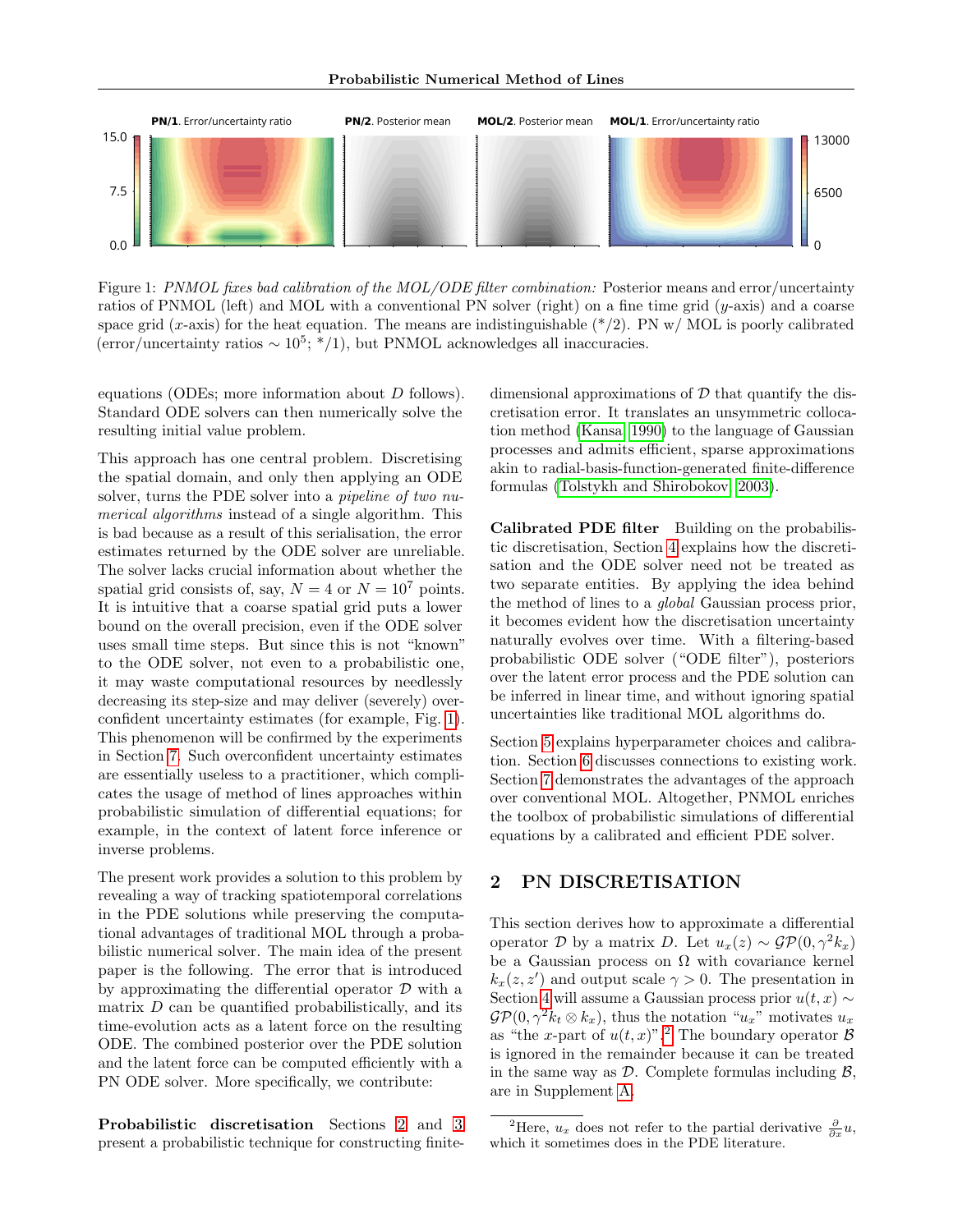The objective is to approximate the PDE dynamics in a way that circumvents the differential operator  $\mathcal{D}$ ,

$$
f(t, \mathbb{X}, u_x(\mathbb{X})) \approx F(t, \mathbb{X}, u_x(\mathbb{X}), (\mathcal{D}u_x)(\mathbb{X})), \quad (4)
$$

that is,  $\mathcal{D}u_x$  disappears from Eq. [\(1\)](#page-0-1) because f replaces  $F$ . For linear differential operators  $D$ , this reduces to replacing  $(\mathcal{D}u_r)(\mathbb{X})$  with a matrix-vector product  $Du_x(\mathbb{X}), D \in \mathbb{R}^{(N+1)\times(N+1)}$  (recall Eq. [\(3\)](#page-0-2)), for example, by using the method proposed below.  $D$  must not be present in the discretised model, because otherwise, the PDE does not translate into a system of ODEs, and we cannot proceed with the method of lines. But with an approximate derivative based on only matrix-vector arithmetic, the computational efficiency of ODE solvers can be exploited to infer an approximate PDE solution.

Since  $u$  is a Gaussian process, applying the linear operator D yields another Gaussian process  $\mathcal{D}u_x \sim$  $\mathcal{GP}(0, \mathcal{D}^2 k_x),$  where we abbreviate  $\mathcal{D}^2 k_x(z, z') =$  $\mathcal{DD}^* k_x(z, z')$  and  $\mathcal{D}^*$  is the adjoint of  $\mathcal D$  (in the present context, this means applying  $\mathcal D$  to  $z'$  instead of  $z$ ). Conditioning  $u_x$  on realisations of  $u_x(\mathbb{X})$ , and then applying  $D$ , yields another Gaussian process with moments

$$
\hat{m}(z) = W_{\mathbb{X}}(z)u_x(\mathbb{X}),\tag{5a}
$$

$$
\hat{k}(z, z') = (\mathcal{D}^2 k_x)(z, z') - W_{\mathbb{X}}(z) k_x(\mathbb{X}, \mathbb{X}) W_{\mathbb{X}}(z')^\top,
$$
\n(5b)

$$
W_{\mathbb{X}}(z) := (\mathcal{D}k_x)(z, \mathbb{X})k_x(\mathbb{X}, \mathbb{X})^{-1}.
$$
 (5c)

Let  $\xi_x \sim \mathcal{GP}(0, \gamma^2 \hat{k})$ .  $\xi_x$  is independent of  $u_x$ , since  $\hat{k}$ only depends on  $\mathcal{D}, k_x$ , and  $\mathbb{X}$ , not on  $u_x(\mathbb{X})$ . Then,

$$
W_{\mathbb{X}}(z)u_x(\mathbb{X}) + \xi_x(z) \sim \mathcal{GP}(0, \mathcal{DD}^*k_x)
$$
 (6)

follows, which implies

$$
p(\mathcal{D}u_x(\cdot)) = p(W_{\mathbb{X}}(\cdot)u_x(\mathbb{X}) + \xi(\cdot)). \tag{7}
$$

In particular, when evaluated on the grid, we obtain the matrix-vector formulation of the differential operator

<span id="page-2-1"></span>
$$
(\mathcal{D}u_x)(\mathbb{X}) = W_{\mathbb{X}}(\mathbb{X})u_x(\mathbb{X}) + \xi_x(\mathbb{X}). \tag{8}
$$

Eq. [\(8\)](#page-2-1) yields  $\mathcal{D}u_x$  solely as a transformation of values of  $u_x$  with known, additive Gaussian noise  $\xi_x$ . Altogether, the above derivation identifies the differentiation matrix D and the error covariance E

$$
D := W_{\mathbb{X}}(\mathbb{X}), \quad E := \hat{k}(\mathbb{X}, \mathbb{X}). \tag{9}
$$

If we know  $u_x(\mathbb{X})$ , we have an approximation to  $(\mathcal{D}u_x)(\mathbb{X})$  that is wrong with covariance  $\gamma^2 E$ . The matrix  $E$  makes the approach probabilistic (and new).

There are two possible interpretations for  $D$  (and  $E$ ). D appears in a method for solving PDEs  $\mathcal{D}u_x = f$  with radial basis functions, called unsymmetric collocation,

or Kansa's method [\(Hon and Schaback, 2001;](#page-9-6) [Kansa,](#page-9-5) [1990;](#page-9-5) [Schaback, 2007\)](#page-10-2). A related method, called symmetric collocation [\(Fasshauer, 1997,](#page-9-7) [1999\)](#page-9-8), has been built on and translated into a Bayesian probabilistic numerical method by [Cockayne et al.](#page-8-1) [\(2017\)](#page-8-1). The following derivation shows that a translation is possible for the probabilistic discretisation, respectively unsymmetric collocation, as well: Eq. [\(7\)](#page-2-2) explains

$$
(\mathcal{D}u_x)(\mathbb{X}) \mid u_x(\mathbb{X}), \xi_x \sim \delta \left[ Du_x(\mathbb{X}) + \xi_x \right] \tag{10a}
$$

$$
= \mathcal{N}(Du_x(\mathbb{X}), \gamma^2 E). \qquad (10b)
$$

 $\delta$  is the Dirac delta. In other words, D and E (respectively D and  $\xi$ ) estimate  $\mathcal{D}u_x$  from values of  $u_x$  at a set of grid-points – just like finite difference formulas do. By construction, it is a Bayesian probabilistic numerical algorithm in the technical sense of [Cockayne](#page-8-2) [et al.](#page-8-2) [\(2019\)](#page-8-2). Supplement [B](#page-12-0) contains a formal proof of this statement.

<span id="page-2-6"></span>The limitations of the above probabilistic discretisation are twofold. First, computation of the differentiation matrix D involves inverting the kernel Gram matrix  $k_x(\mathbb{X}, \mathbb{X})$ . For large point sets, this matrix is notoriously ill-conditioned [\(Schaback, 1995\)](#page-10-3). Second, computation – and application – of  $D$  is expensive because  $D$  is a dense matrix with as many rows and columns as there are points in X. Since loosely speaking, a derivative is a "local" phenomenon (other than e.g. computing integrals), intuition suggests that  $\mathcal{D}u_x$  can be approximated more cheaply by exploiting this locality. This thought leads to localised differentiation matrices and probabilistic numerical finite differences.

## <span id="page-2-0"></span>3 PN FINITE DIFFERENCES

<span id="page-2-2"></span>The central idea of an efficient approximation of the probabilistic discretisation is to approximate the derivative of  $u_x$  at each point  $x_n$  in X individually. This leads to a row-by-row assembly of  $D$ , which can be sparsified naturally and without losing the ability to quantify numerical discretisation/differentiation uncertainty.

Write the matrix D as a vertical stack of  $N+1$  rowvectors,  $D = (d_0, ..., d_N)^\top$ , and denote by  $e_n$  the nth diagonal element of  $E$ , i.e. the variance of the approximation of  $\mathcal{D}u_x$  at the *n*th grid-point in X. Thus,

$$
\mathcal{D}u_x(x_n) \mid u_x(\mathbb{X}), \xi_x \sim \delta[d_n^\top u_x(\mathbb{X}) + \xi_{x,n}] \tag{11}
$$

<span id="page-2-4"></span>with the scalar random variable  $\xi_{x,n} \sim \mathcal{N}(0, \gamma^2 e_n)$ . If, in Eq. [\(11\)](#page-2-3), we replace  $u_x(\mathbb{X})$  by the values of  $u_x$  at only a local neighbourhood of  $x_n$  (a "stencil"),

<span id="page-2-5"></span><span id="page-2-3"></span>
$$
x_{\text{loc}(n)} = \{x_{n-k}, \dots, x_n, \dots, x_{n+k}\},\tag{12}
$$

the general form of Eq. [\(11\)](#page-2-3) is preserved, but  $d_n$  consists of only  $2k + 1$  elements, with  $k \ll N$ ,

$$
d_n = (\mathcal{D}k_x)(x_n, x_{\text{loc}(n)}) k_x(x_{\text{loc}(n)}, x_{\text{loc}(n)})^{-1}
$$
 (13)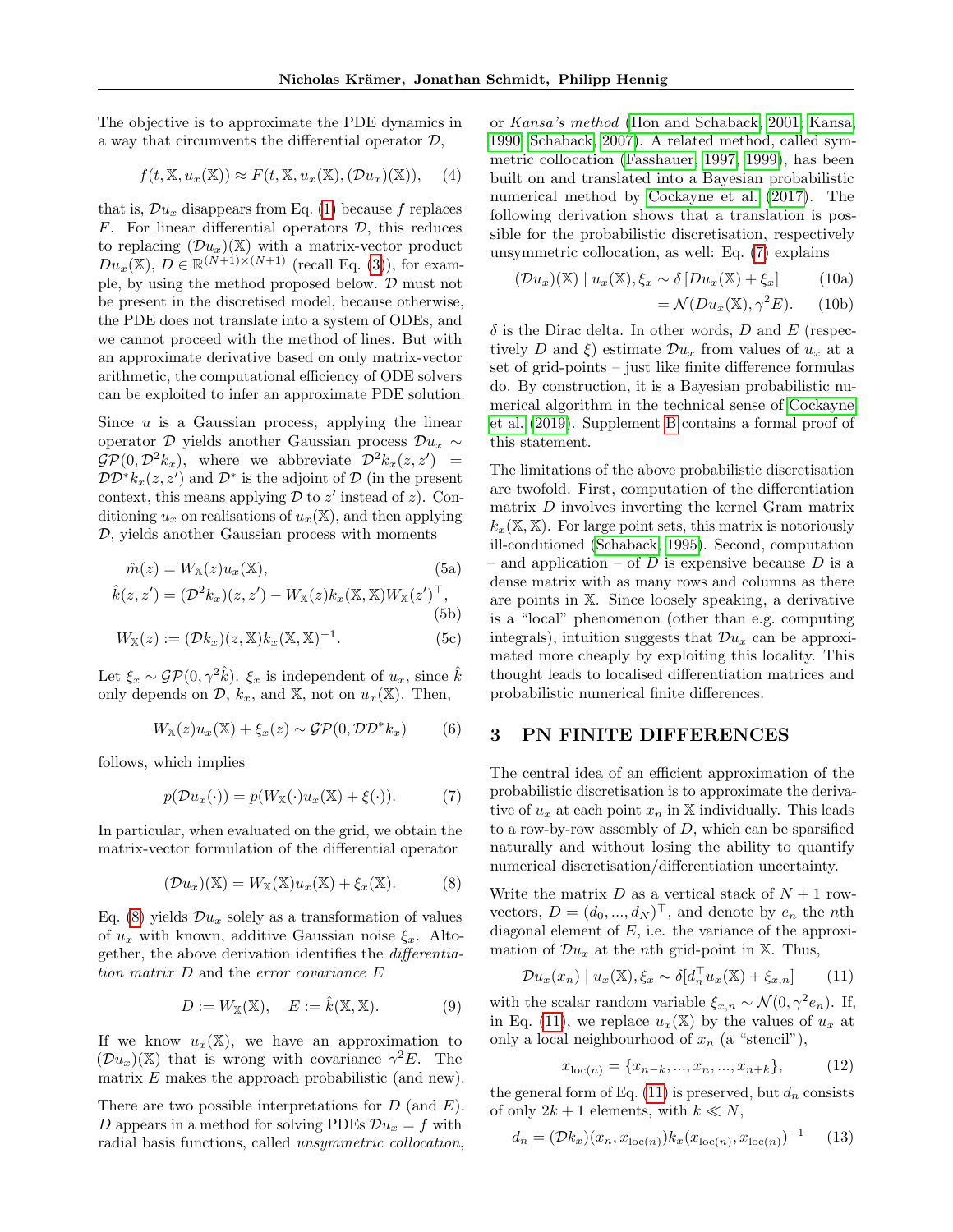

<span id="page-3-1"></span>Figure 2: Discretise the Laplacian with a local and global approximation: The target is the Laplacian  $\mathcal{D} = \Delta$ of  $u(x) = \sin(\|x\|^2)$  (f). Left: Sparsity pattern of the differentiation matrix and error covariance matrix for the localised approximation (a, b) and the global approximation (c, d) on a mesh with  $N = 25$  points. The approximation is least certain at the boundaries. Centre: The root-mean-square error between  $\Delta u$  and its approximation decreases with an increased stencil size but the approximation breaks down for larger stencils (e), likely due to ill-conditioned kernel Gram matrices. A maximum likelihood estimate of the input scale  $r \in \mathbb{R}$ of the square exponential kernel  $k(x, y) = e^{-r^2 ||x-y||^2}$  based on data  $u_x(x)$  alone does not necessarily lead to well-conditioned system matrices, nor does it generally imply a low RMSE (e). Right: Samples from the prior GP  $u_x$  for both length scales are shown next to the solution and the target function (f; the colours match the colours in the RMSE plot). Increasing stencil sizes improves the accuracy until stability concerns arise.

instead of  $N+1$  elements. The error  $e_n$  becomes

$$
e_n := (\mathcal{D}^2 k_x)(x_n, x_n) - d_n k_x(x_{\text{loc}(n)}, x_{\text{loc}(n)}) d_n^{\top}.
$$
 (14)

If the coefficients in the new  $d_n$  are all embedded into D according to the indices of  $x_{\text{loc}(n)}$  in  $X, D$  becomes sparse and E becomes diagonal. More precisely,  $D_{ij} \neq$ 0 if and only if  $j \in \text{loc}(i)$ . On a one-dimensional domain  $\Omega$ , and with  $k = 1$ , D is a banded matrix with bandwidth 3. Furthermore, due to the point-bypoint construction, choosing  $k = N/2$  implies that the original  $D$  from Section [2](#page-1-1) is recovered; however,  $E$ remains diagonal. The sparse approximation resolves many of the performance issues that persist with the global approximation (Fig. [2\)](#page-3-1).

The sparsified differentiation matrix is known as the radial-basis-function-generated finite difference matrix [\(Driscoll and Fornberg, 2002;](#page-8-3) [Fornberg and Flyer, 2015;](#page-9-9) [Shu et al., 2003;](#page-10-4) [Tolstykh and Shirobokov, 2003\)](#page-10-1). The correspondence to finite-difference formulas stems from the fact that if  $k_x$  were a polynomial kernel and the mesh X were equidistant and one-dimensional, the coefficients in  $D$  would equal the standard finite difference coefficients [\(Fornberg, 1988\)](#page-9-10). The advantage of the more general, kernel-based finite difference approximation over polynomial coefficients is a more robust approximation, especially for non-uniform grid points <span id="page-3-2"></span>and in higher dimensions [\(Fornberg and Flyer, 2015;](#page-9-9) [Tolstykh and Shirobokov, 2003\)](#page-10-1). The Bayesian point of view does not only add uncertainty quantification in the form of  $E$  but also reveals that a practitioner may choose suitable kernels  $k_x$  to include prior information into the PDE simulation.

# <span id="page-3-0"></span>4 PN METHOD OF LINES

The previous two sections have been concerned with approximating the derivative of a function, purely from observations of this function on a grid. Next, we use these strategies to solve time-dependent PDEs. To this end, we combine the probabilistic discretisation with an ODE filter. As opposed to non-probabilistic MOL, this combination quantifies the leak of information between the space discretisation and the ODE solution. Simply put, what is commonly treated as a pipeline of disjoint solvers, becomes more of a single algorithm.

#### 4.1 Spatiotemporal Prior Process

For any function  $\varphi = \varphi(t)$ , let  $\vec{\varphi}$  be the stack of  $\varphi$  and its first  $\nu$  derivatives,  $\vec{\varphi}(t) := (\varphi(t), \dot{\varphi}(t), ..., \varphi^{(\nu)}(t)).$ This abbreviation is convenient because some stochastic processes (like the integrated Wiener or Matérn process) do not have the Markov property, but the stack of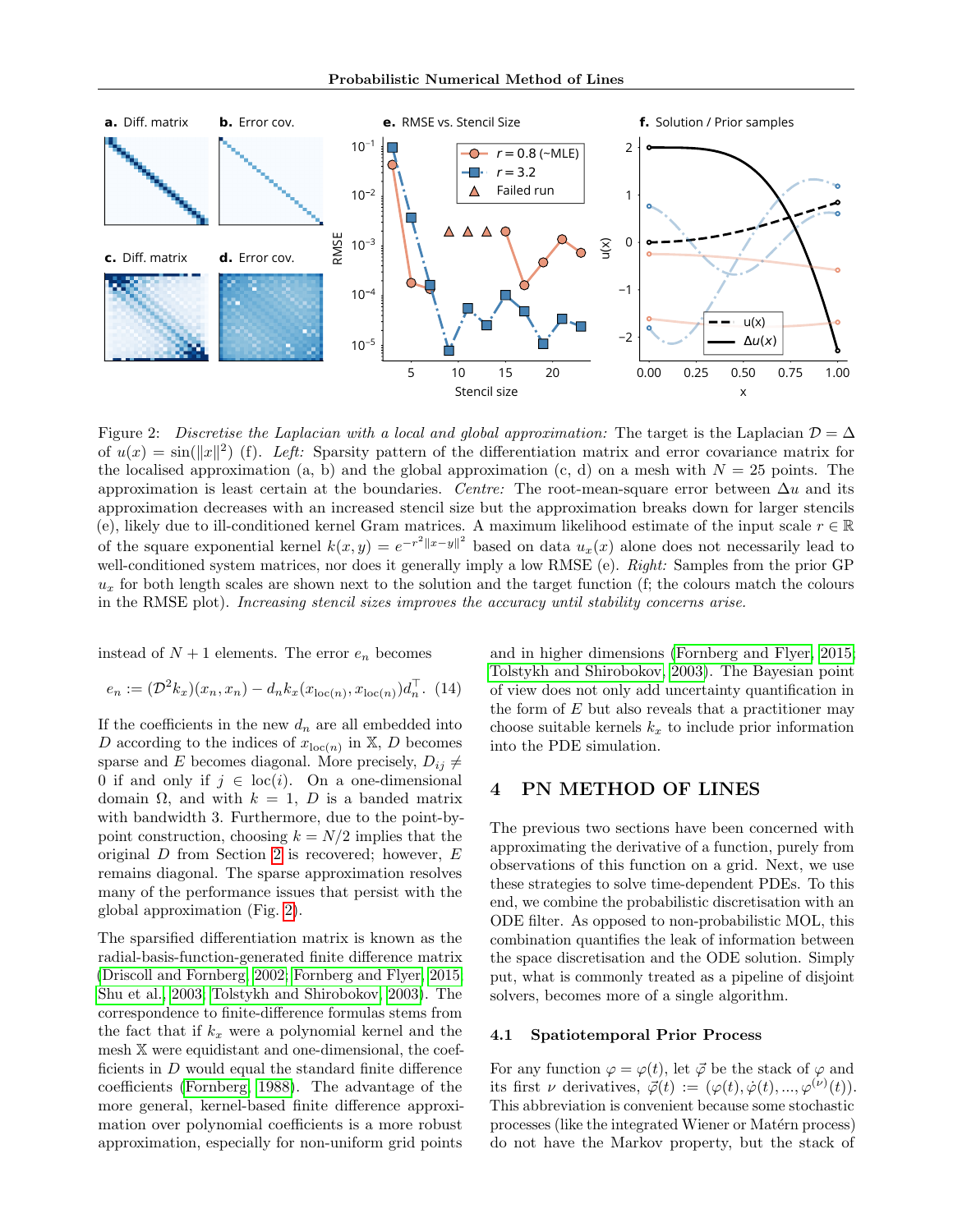state and derivatives does. The following assumption is integral for the probabilistic method of lines.

<span id="page-4-0"></span>Assumption 1. Assume a Gaussian process prior with separable covariance structure,

$$
u = u(t, x) \sim \mathcal{GP}(0, \gamma^2 k_t \otimes k_x)
$$
 (15)

for some output-scale  $\gamma > 0$ .  $k_t \otimes k_x$  is the product  $kernel (k_t \otimes k_x)(t, t', x, x') = k_t(t, t')k_x(x, x').$ 

Compared to the traditional method of lines, where the temporal and spatial dimensions are treated independently and with black-box methods, Assumption [1](#page-4-0) is mild: even though the covariance is separable, the algorithm still starts with a single, global Gaussian process. Assumption [1](#page-4-0) allows choosing temporal kernels that eventually lead to a fast algorithm:

<span id="page-4-1"></span>**Assumption 2.** Assume  $k_t$  is a covariance kernel that allows conversion to a linear, time-invariant stochastic differential equation (SDE) in the following sense: For any  $v \sim \mathcal{GP}(0, \gamma^2 k_t), \, \vec{v}$  solves the SDE

$$
d\vec{v}(t) = A\vec{v}(t) dt + B dw(t)
$$
 (16)

subject to Gaussian initial conditions

$$
\vec{v}(t_0) \sim \mathcal{N}(m_0, \gamma^2 C_0),\tag{17}
$$

for A, B,  $m_0$ , and  $C_0$  that derive from  $k_t$ , and for a one-dimensional Wiener process w with diffusion  $\gamma^2$ .

Assumption [2](#page-4-1) is satisfied, for instance, for the integrated Wiener process or the Matérn process; many more examples are given in Chapter 12 of the book by Särkkä and Solin [\(2019\)](#page-10-5). Assumptions [1](#page-4-0) and [2](#page-4-1) unlock the machinery of probabilistic ODE solvers.

Next, we add spatial correlations into the prior SDE model. The following Lemma [3](#page-4-2) will simplify the derivations further below [\(Solin, 2016\)](#page-10-6).

<span id="page-4-2"></span>**Lemma 3.** Let  $k_t$  be a covariance function that satis-fies Assumption [2.](#page-4-1) Let  $M \in \mathbb{R}^{q \times q}$  be a matrix. For a process  $\varphi \sim \mathcal{GP}(0, \gamma^2 k_t \otimes M)$ ,  $\vec{\varphi}$  solves

$$
d\vec{\varphi}(t) = (A \otimes I)\vec{\varphi}(t) dt + (B \otimes I) d\hat{w}(t), \qquad (18)
$$

subject to Gaussian initial conditions

$$
\vec{\varphi}(t_0) \sim \mathcal{N}(m_0 \otimes \mathbf{1}, \gamma^2 C_0 \otimes M), \tag{19}
$$

where  $\hat{w}$  is a q-dimensional Wiener process with constant diffusion  $\gamma^2 M$ , and  $I \in \mathbb{R}^{q \times q}$  is the identity.  $m_0 \otimes \mathbf{1}$  is a vertical stack of d copies of  $m_0$ .

Lemma [3](#page-4-2) suggests that a spatiotemporal prior (Assumption [1\)](#page-4-0) may be restricted to a spatial grid without losing the computational benefits that SDE priors provide. Abbreviate  $U(t) := u(t, \mathbb{X})$ . Lemma [3](#page-4-2) gives rise to an SDE representation for  $U(t)$  by choosing  $M = k_x(\mathbb{X}, \mathbb{X})$ . The same holds for the error model: Recall the definition of the error covariance E from Eq. [\(9\)](#page-2-4) (or Eq. [\(14\)](#page-3-2) respectively, if the localised version is used).  $\xi \sim \mathcal{GP}(0, \gamma^2 k_t \otimes E)$  admits a state-space formulation due to Lemma [3.](#page-4-2) Through

$$
Du(t, \mathbb{X}) + \xi(t) \tag{20a}
$$

$$
\sim \mathcal{GP}(0, \gamma^2 k_t \otimes [D k_x(\mathbb{X}, \mathbb{X}) D^\top + E]) \quad (20b)
$$

$$
= \mathcal{GP}(0, \gamma^2 k_t \otimes (\mathcal{DD}^* k_x)(\mathbb{X}, \mathbb{X})) \tag{20c}
$$

it is evident that  $\xi$  is an appropriate prior model for the time-evolution of the spatial discretisation error. This error being part of the probabilistic model is the advantage of PNMOL over non-probabilistic versions.

#### 4.2 Information Model

The priors over U and  $\xi$  become a probabilistic numerical PDE solution by conditioning U and  $\xi$  on "solving" the PDE" at a number of grid points as follows. Re-call from Eq. [\(8\)](#page-2-1) how  $\mathcal{D}u(t,\mathbb{X})$  is approximated by  $Du(t, \mathbb{X}) + \xi$ . The residual process

$$
r(t) := \dot{U}(t) - F(t, \mathbb{X}, U(t), DU(t) + \xi)
$$
 (21)

measures how well realisations of  $\vec{U}$  and  $\vec{\xi}$  solve the PDE.  $\dot{U}$  and U are components in  $\vec{U}$ , therefore all operations are tractable given the extended state vectors  $\vec{U}$ and  $\vec{\xi}$ . Conditioning  $\vec{U}$  and  $\vec{\xi}$  on  $r(t) = 0$  for all t yields a probabilistic PDE solution. However, in practice, we need to discretise the time variable first in order to be able to compute the (approximate) posterior.

#### 4.3 Time-Discretisation

<span id="page-4-3"></span>Let  $\mathbb{T} := (t_0, ..., t_K)$  be a grid on  $[t_0, t_{\text{max}}]$ . Define the time-steps  $h_k := t_{k+1} - t_k$ . Restricted to the time grid,

$$
\vec{U}(t_{k+1}) \mid \vec{U}(t_k) \sim \mathcal{N}(\Phi(h_k)\vec{U}(t_k), \gamma^2 \Sigma_U(h_k)) \quad (22a)
$$

$$
\vec{\xi}(t_{k+1}) \mid \vec{\xi}(t_k) \sim \mathcal{N}(\Phi(h_k)\vec{\xi}(t_k), \gamma^2 \Sigma_{\xi}(h_k)) \quad (22b)
$$

with transition matrix

$$
\Phi(h_k) := \breve{\Phi}(h_k) \otimes I := \exp(Ah_k) \otimes I \tag{23a}
$$

and process noise covariance matrices

$$
\Sigma_U(h_k) := \check{\Sigma}(h_k) \otimes k_x(\mathbb{X}, \mathbb{X}) \tag{24a}
$$

$$
\Sigma_{\xi}(h_k) := \check{\Sigma}(h_k) \otimes E \tag{24b}
$$

$$
\breve{\Sigma}(h_k) := \int_0^{h_k} \breve{\Phi}(h_k - \tau) BB^\top \breve{\Phi}(h_k - \tau)^\top d\tau. \tag{24c}
$$

 $\check{\Phi}$  and  $\check{\Sigma}$  can be computed efficiently with matrix fractions (Särkkä and Solin, 2019). Integrated Wiener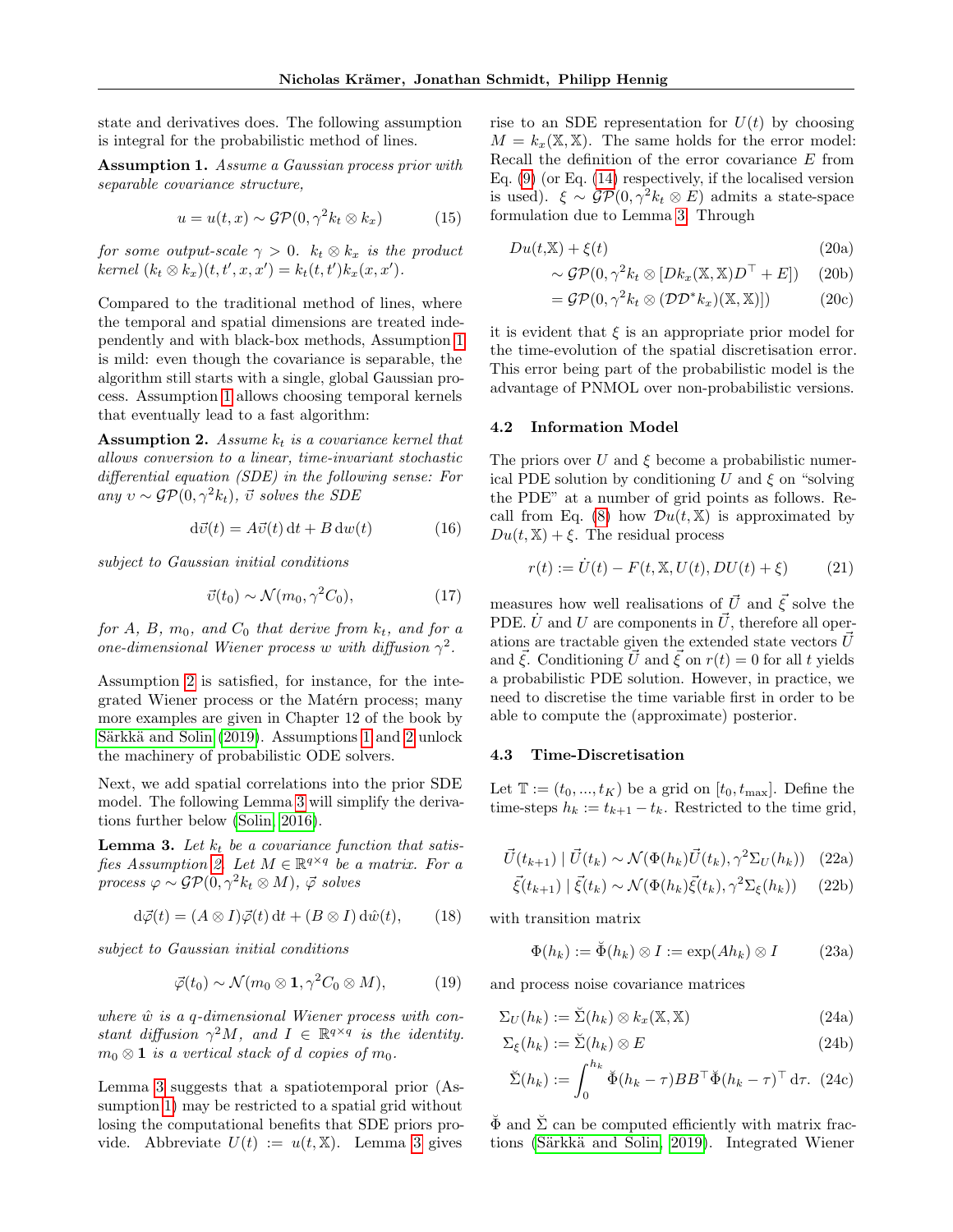

<span id="page-5-1"></span>Figure 3: Graphical visualisation of PNMOL: The states  $\xi$  and U are conditionally independent given  $\theta = (k_x, k_t, \mathbb{X}, \mathcal{D}, \gamma, \mathbb{T})$ . The existence of the bottom row distinguishes PNMOL from other PDE solvers. The dependencies between the  $\xi(t_k)$ , indicated by the dashed lines, are optional; removing them improves the efficiency of the algorithm; details are in Section [4.5.](#page-5-0)

process priors, their time-discretisations, and practical considerations for implementation of high-orders are discussed in the probabilistic ODE solver literature  $(e.g. Krämer and Hennig, 2020; Tronarp et al., 2021).$  $(e.g. Krämer and Hennig, 2020; Tronarp et al., 2021).$  $(e.g. Krämer and Hennig, 2020; Tronarp et al., 2021).$ On the discrete-time grid, the information model reads

$$
r(t_k) | \vec{U}(t_k), \vec{\xi}(t_k)
$$
  
 
$$
\sim \delta[\dot{U}(t_k) - F(t, \mathbb{X}, U(t_k), DU(t_k) + \xi(t_k))].
$$
 (25)

The complete setup is depicted in Fig. [3.](#page-5-1)

#### <span id="page-5-4"></span>4.4 Inference

Altogether, the probabilistic method of lines targets

$$
p\left(\vec{U}, \vec{\xi}\,\middle|\, [r(t_k) = 0]_{k=0}^K\right) \tag{26}
$$

which we will refer to as the *probabilistic numerical* PDE solution of Eq. [\(1\)](#page-0-1). The precise form of the PN PDE solution is intractable because  $F$  (and therefore the likelihood in Eq. [\(25\)](#page-5-2)) are nonlinear. It can be approximated efficiently with techniques from extended Kalman filtering (Särkkä and Solin, 2019), which is based on approximating the nonlinear PDE vector field F with a first-order Taylor series. Inference in the linearised model is feasible with Kalman filtering and smoothing. Särkkä and Solin [\(2019\)](#page-10-5) summarise the details, and [Tronarp et al.](#page-10-8) [\(2019\)](#page-10-8) explain specific considerations for ODE solvers.

The role of  $\xi$  and its impact on the posterior distribution (i.e. the PDE solution) is comparable to that of a latent force in the ODE [\(Alvarez et al., 2009;](#page-8-4) [Har](#page-9-12)[tikainen et al., 2012;](#page-9-12) [Schmidt et al., 2021\)](#page-10-9). The coarser  $X$  is, the larger is E, respectively ξ. A large ξ indicates how increasingly severe the misspecification of the ODE becomes. Unlike traditional PDE solvers, inference according to the information model in Eq. [\(25\)](#page-5-2) embraces latent discretisation errors. It does so by an algorithm that shares similarities with the latent force inference algorithm by [Schmidt et al.](#page-10-9) [\(2021\)](#page-10-9) (compare Fig. [3](#page-5-1) to [Schmidt et al.](#page-10-9) [\(2021,](#page-10-9) Fig. 3)), but the sources of misspecification are different in both works.

Inference of  $\xi$  is expensive because the complexity of a Gaussian filter scales as  $O(Kd^3)$  where d is the dimension of the state-space model. In the present case,  $d = 2(N+1)(\nu+1)$  because for  $N+1$  spatial grid points, PNMOL tracks  $\nu$  time-derivatives of U and  $\xi$ . Both U and  $\xi$  are  $(N + 1)$ -dimensional. If the only purpose of  $\xi$  is to incorporate a measure of spatial discretisation uncertainty into the information model of the PDE solver, tracking  $\xi$  in the state space is not required, as long as we introduce another approximation.

#### <span id="page-5-0"></span>4.5 White-Noise Approximation

<span id="page-5-2"></span>Recall  $\xi \sim \mathcal{GP}(0, \gamma^2 k_t \otimes E)$ , i.e.  $\xi$  is an integrated Wiener process in time and a Gaussian  $\mathcal{N}(0, \gamma^2 E)$  in space. One may relax the temporal integrated Wiener process prior to a white noise process prior; that is,  $\xi(t)$ is independent of  $\xi(s)$  for  $s \neq t$ , and  $\xi(t) \sim \mathcal{N}(0, \gamma^2 E)$ for all t. The state-space realisation of a white noise process is trivial because there is no temporal evolution (recall the dashed lines in Fig. [3\)](#page-5-1). To understand the impact of  $E$  in the white-noise formulation on the information model, consider the semi-linear PDE

$$
F_{\text{semi}}(t, x, u, \mathcal{D}u) := \mathcal{D}u(t, x) + f(u(t, x)) \qquad (27)
$$

for some nonlinear  $f$ . Eq. [\(25\)](#page-5-2) becomes

<span id="page-5-3"></span>
$$
r_{\text{white}}(t_k) | \vec{U}(t_k) \sim \mathcal{N}(\rho(\vec{U}(t)), \gamma^2 E) \tag{28a}
$$

$$
\rho(\vec{U}(t)) := \dot{U}(t) - DU(t) - f(U(t)) \tag{28b}
$$

The Dirac likelihood in Eq. [\(25\)](#page-5-2) becomes a Gaussian with the measurement noise  $E$ . Versions of Eq.  $(28)$ for other nonlinearities are in Supplement [D.](#page-13-0)

The advantage of the white-noise approximation over the latent-force version is that the state-space model is precisely half the size because  $\xi$  is not a state variable anymore. Since the complexity of PNMOL depends cubically on the dimension of the state-space, half as many state variables improve the complexity of the algorithm by a factor  $2^3 = 8$ . Arguably,  $\gamma^2 E$  entering the information model as a measurement covariance may also provide a more intuitive explanation of the impact that the statistical quantification of the discretisation error has on the PDE solution: the larger  $E$ , the less strictly is a zero PDE residual enforced during inference. The error covariance  $E$  regularises the impact of the information model, and, in the limit of  $E \to \infty$ , yields the prior as a PDE solution. Intuitively put, for  $E > 0$ , the algorithm puts less trust in the residual information  $r(\cdot)$  than for  $E = 0$ .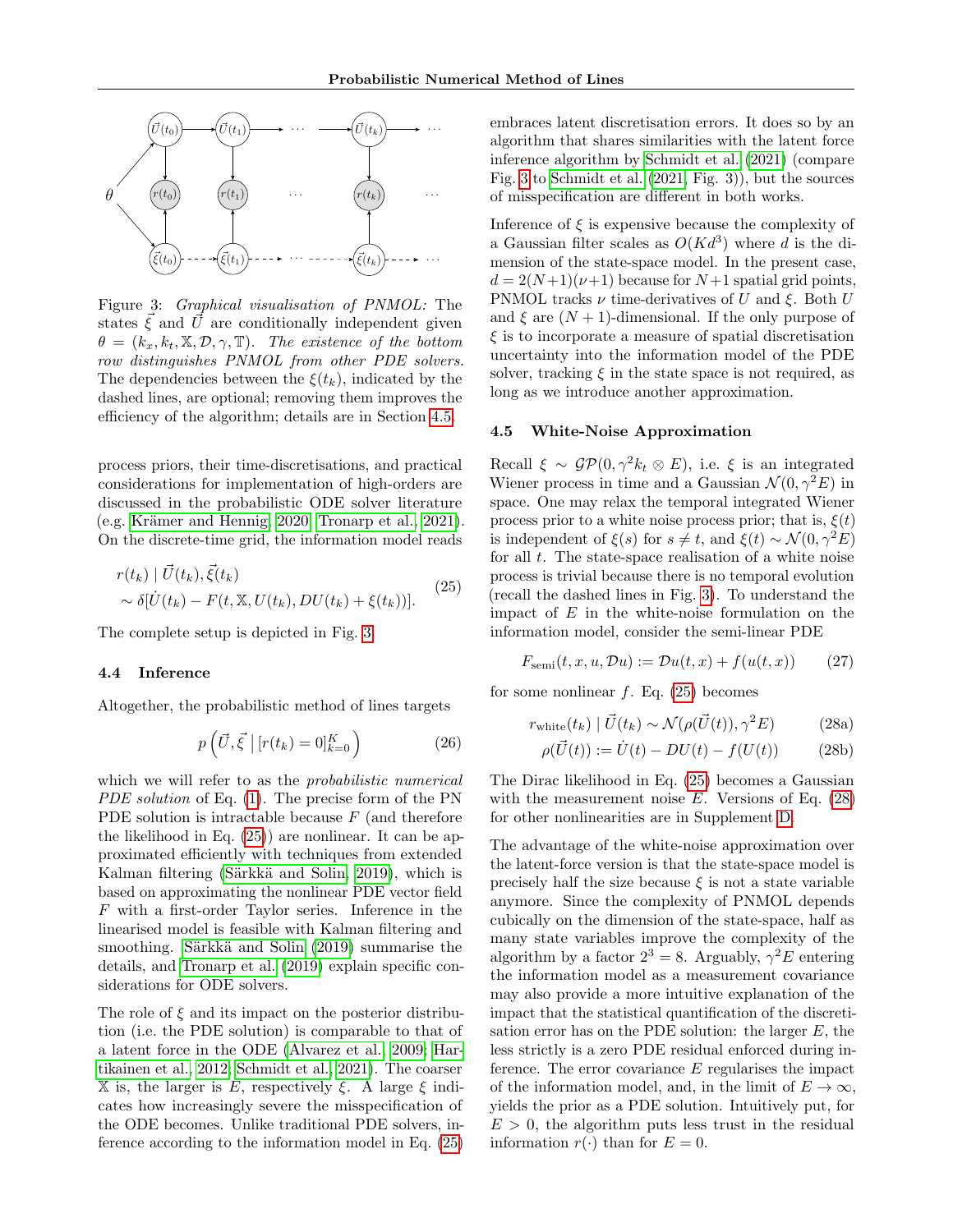# <span id="page-6-1"></span>5 HYPERPARAMETERS

Kernels As common in the literature on probabilistic ODE solvers, we use temporal integrated Wiener process priors (e.g. [Bosch et al., 2021;](#page-8-5) [Tronarp et al.,](#page-10-8) [2019\)](#page-10-8). In the experiments, the order of integration is  $\nu \in \{1, 2\}$ . Using low order ODE solvers is not unusual for MOL implementations [\(Cash and Psihoyios, 1996\)](#page-8-6). Spatial kernels need to be sufficiently differentiable to admit the formula in Eq. [\(9\)](#page-2-4). In this work, we use squared exponential kernels. Choosing their input scale is not straightforward (recall Fig. [2;](#page-3-1) we found  $r = 0.25$ ) to work well across experiments). Other sufficiently regular kernels, e.g. rational quadratic or Matérn kernels, would work as well. Polynomial kernels recover traditional finite difference weights [\(Fornberg, 1988\)](#page-9-10), but like for any other feature-based kernel,  $k(x, y) = \Phi(x)^\top \Phi(y)$ holds, thus both summands in Eq.  $(9)$  (and in Eq.  $(14)$ ) cancel out. The discretisation uncertainty E would be zero. In this case, PNMOL gains similarity to the traditional method of lines combined with a probabilistic ODE solver. (The boundary conditions would be treated slightly differently; we refer to Supplement [A.](#page-11-0))

Spatial Grid The spatial grid can be any set of freely scattered points. Spatial neighbourhoods can, for example, be queried from a KD tree [\(Bentley and Ottmann,](#page-8-7) [1979\)](#page-8-7). For the simulations in the present paper, we use equispaced grids. PNMOL's requirements on the grid differ from, for instance, finite element methods, in that there needs to be no notion of connectivity or triangulation between the grid points. PN finite differences only require stencils; in light of the stability results in Fig. [2,](#page-3-1) we choose them maximally small.

**Output-Scale** The output-scale  $\gamma$  calibrates the width of the posterior and can be tuned with quasimaximum likelihood estimation. Omitting the boundary conditions, this means (recall  $r$  from Eq. [\(25\)](#page-5-2))

$$
(\hat{\gamma})^2 := \frac{1}{(N+1)(K+1)} \sum_{k=0}^K \|\mathbb{E}[r(t_k)]\|_{\mathbb{C}[r(t_k)]^{-1}}^2, (29)
$$

where the mean  $\mathbb{E}[r(t_k)]$  and the covariance between the output-dimensions of  $r(\cdot)$  at time  $t_k$ ,  $\mathbb{C}[r(t_k)]$ , emerge from the same Gaussian approximation that computes the approximate posterior (Supplement [C\)](#page-12-1). Eq. [\(29\)](#page-6-3) uses the Mahalanobis norm  $||x||_A^2 = x^\top Ax$ .

# <span id="page-6-2"></span>6 RELATED WORK

Connections to non-probabilistic numerical approximation have been discussed in Sections [2](#page-1-1) and [3.](#page-2-0) Recall from there that the strongest connections are to unsymmetric collocation [\(Hon and Schaback, 2001;](#page-9-6) [Kansa,](#page-9-5) [1990;](#page-9-5) [Schaback, 2007\)](#page-10-2), radial-basis-function-generated finite differences [\(Driscoll and Fornberg, 2002;](#page-8-3) [Forn](#page-9-9)[berg and Flyer, 2015;](#page-9-9) [Shu et al., 2003;](#page-10-4) [Tolstykh and](#page-10-1) [Shirobokov, 2003\)](#page-10-1), and collocation methods in general. We refer to [Fasshauer](#page-9-13) [\(2007\)](#page-9-13); [Fornberg and Flyer](#page-9-9) [\(2015\)](#page-9-9) for a more comprehensive overview. The literature on the method of lines is covered by, e.g., [Schiesser](#page-10-0) [\(2012\)](#page-10-0). [Dereli and Schaback](#page-8-8) [\(2013\)](#page-8-8); [Hon et al.](#page-9-14) [\(2014\)](#page-9-14) combine collocation with MOL. None of the above exploits the correlations between spatial and temporal errors. The significance of estimating the interplay of both error sources for MOL has been recognised by [Berzins](#page-8-9) [\(1988\)](#page-8-9); [Berzins et al.](#page-8-10) [\(1991\)](#page-8-10); [Lawson et al.](#page-9-15) [\(1991\)](#page-9-15).

[Cockayne et al.](#page-8-1) [\(2017\)](#page-8-1); [Owhadi](#page-9-16) [\(2015,](#page-9-16) [2017\)](#page-9-17); [Raissi](#page-9-18) [et al.](#page-9-18) [\(2017,](#page-9-18) [2018\)](#page-9-19) describe a probabilistic solver for PDEs relating to symmetric collocation approaches from numerical analysis. [Chen et al.](#page-8-11) [\(2021\)](#page-8-11) extend the ideas to non-linear PDEs. [Wang et al.](#page-10-10) [\(2021\)](#page-10-10) continue the work of [Chkrebtii et al.](#page-8-12) [\(2016\)](#page-8-12) in constructing an ODE/PDE initial value problem solver that uses (approximate) conjugate Gaussian updating at each timestep. [Duffin et al.](#page-8-13) [\(2021\)](#page-8-13) solve time-dependent PDEs by discretising the spatial domain with finite elements, and applying ensemble and extended Kalman filtering in time. They build on the paper by [Girolami et al.](#page-9-20) [\(2021\)](#page-9-20). [Abdulle and Garegnani](#page-8-14) [\(2021\)](#page-8-14); [Conrad et al.](#page-8-15) [\(2017\)](#page-8-15) compute probabilistic PDE solutions by randomly perturbing non-probabilistic solvers. All of the above discard the uncertainty associated with discretising  $\mathcal{D} \approx D$ . Some papers achieve ODE-solver-like complexity for time-dependent problems [\(Chkrebtii et al.,](#page-8-12) [2016;](#page-8-12) [Duffin et al., 2021;](#page-8-13) [Wang et al., 2021\)](#page-10-10), while others compute a continuous-time posterior [\(Chen et al.,](#page-8-11) [2021;](#page-8-11) [Cockayne et al., 2017;](#page-8-1) [Owhadi, 2015,](#page-9-16) [2017;](#page-9-17) [Raissi](#page-9-18) [et al., 2017,](#page-9-18) [2018\)](#page-9-19). PNMOL does both.

<span id="page-6-3"></span>The efficiency of the PDE filter builds on recent work on filtering-based probabilistic ODE solvers [\(Bosch et al.,](#page-8-5) [2021;](#page-8-5) [Kersting and Hennig, 2016;](#page-9-21) [Kersting et al., 2020b;](#page-9-22) Krämer and Hennig, 2020; [Schober et al., 2019;](#page-10-11) [Tronarp](#page-10-8) [et al., 2019,](#page-10-8) [2021\)](#page-10-7) and their applications [\(Kersting](#page-9-23) [et al., 2020a;](#page-9-23) [Schmidt et al., 2021\)](#page-10-9). [Frank and Enßlin](#page-9-24) [\(2020\)](#page-9-24) apply an ODE filter to solve discretised PDEs. Similar algorithms have been developed for other types of ODEs [\(Hennig and Hauberg, 2014;](#page-9-25) [John et al., 2019;](#page-9-26) Krämer and Hennig, 2021). The papers by [Abdulle](#page-8-16) [and Garegnani](#page-8-16) [\(2020\)](#page-8-16); [Chkrebtii et al.](#page-8-12) [\(2016\)](#page-8-12); [Conrad](#page-8-15) [et al.](#page-8-15) [\(2017\)](#page-8-15), prominently feature ODEs.

## <span id="page-6-0"></span>7 EXPERIMENTS

Code The code for the experiments<sup>[3](#page-6-4)</sup>, and an implementation of the PN discretisation and PN finite dif-

<span id="page-6-4"></span> $^3$ [https://github.com/schmidtjonathan/](https://github.com/schmidtjonathan/pnmol-experiments) [pnmol-experiments](https://github.com/schmidtjonathan/pnmol-experiments)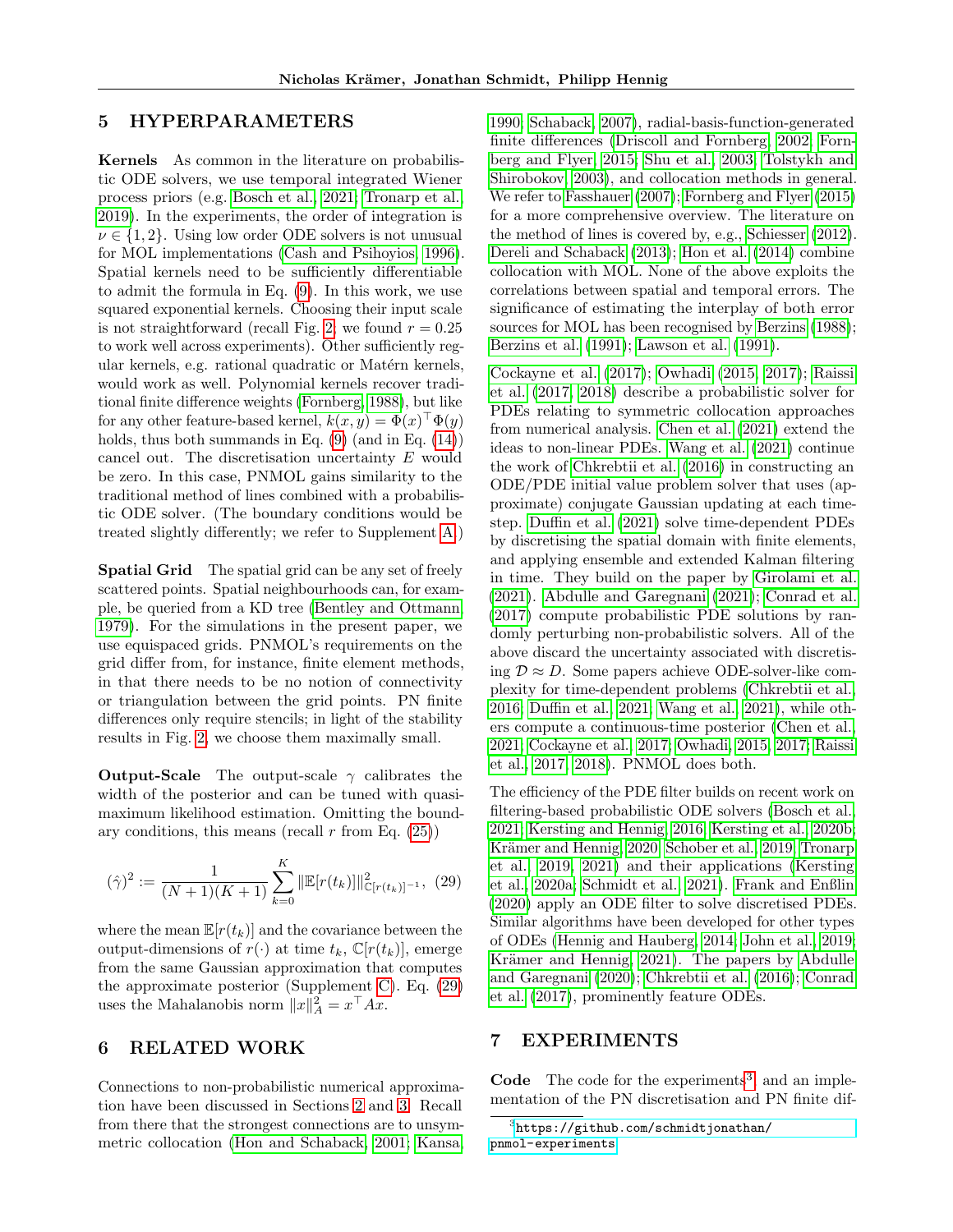

<span id="page-7-1"></span>Figure 4: Quantify the global error: Work vs. precision vs. calibration of PNMOL in the latent-force version (blue) and the white-noise version (orange), compared to a traditional PN ODE solver combined with conventional MOL (grey), on the spatial Lotka-Volterra model. Two kinds of curves are shown: one for a coarse (dotted), and one for a fine spatial mesh (solid). A reference is computed by discretising the spatial domain with a ten times finer mesh and solving the ODE with backward differentiation formulas. The RMSE of both methods stagnates once a certain accuracy is reached, but PNMOL appears to reach a slightly lower RMSE for  $dx = 0.2$  (left, middle; perhaps due to different treatment of boundary conditions; Supplement [A\)](#page-11-0). The run time of PNMOL-white is comparable to that of MOL, and the run time of PNMOL-latent is slightly longer (middle). The calibration of PNMOL, measured in the normalised  $\chi^2$ -statistic of the Gaussian posterior (so that the "optimum" is 1, not d), remains close to 1 but is slightly underconfident. With decreasing time-steps, MOL is poorly calibrated.

ferences described in Sections [2](#page-1-1) and  $3<sup>4</sup>$  $3<sup>4</sup>$  $3<sup>4</sup>$  are on GitHub.

Quantify The Global Error We investigate how the PN method of lines impacts numerical uncertainty quantification. As a first experiment, we solve a spatial Lotka-Volterra model [\(Holmes et al., 1994\)](#page-9-28), i.e. nonlinear predator-prey dynamics with spatial diffusion, on a range of temporal and spatial resolutions. From the results in Fig. [4,](#page-7-1) it is evident how the spatial accuracy limits the overall accuracy. But also how traditional ODE filters combined with MOL fail to quantify numerical uncertainty reliably. At any parameter configuration, it is either the spatial or the temporal discretisation that dominates the error. Decreasing the time-step alone lets the error not only stagnate but worsens the calibration because the ODE solver does not know how bad the spatial approximation is.

Which Error Dominates? To further examine which one of *either*  $\Delta x$  or  $\Delta t$  dominates the approximation, we consider a second example: a spatial SIR model [\(Gai et al., 2020\)](#page-9-29). We investigate more formally how increasing either, the time-resolution vs. the spaceresolution, leads to a low overall error. The results are in Fig. [5,](#page-7-2) and confirm the findings from Fig. [4](#page-7-1) above. Traditional PN ODE solvers with conventional MOL



<span id="page-7-2"></span>Figure 5: Which error dominates? The relative RMSE is only small if *both*  $\Delta t$  and  $\Delta x$  are small, which affects all solvers: PNMOL (top left) as well as traditional MOL combined with PN ODE solvers (top right). PN w/ MOL is severely overconfident for large  $\Delta x$  and small  $\Delta t$  (bottom right), while PNMOL delivers a calibrated posterior distribution (bottom left).

are unaware of the true, global approximation error. PNMOL is not, despite being equally accurate.

<span id="page-7-0"></span><sup>4</sup> <https://github.com/pnkraemer/probfindiff>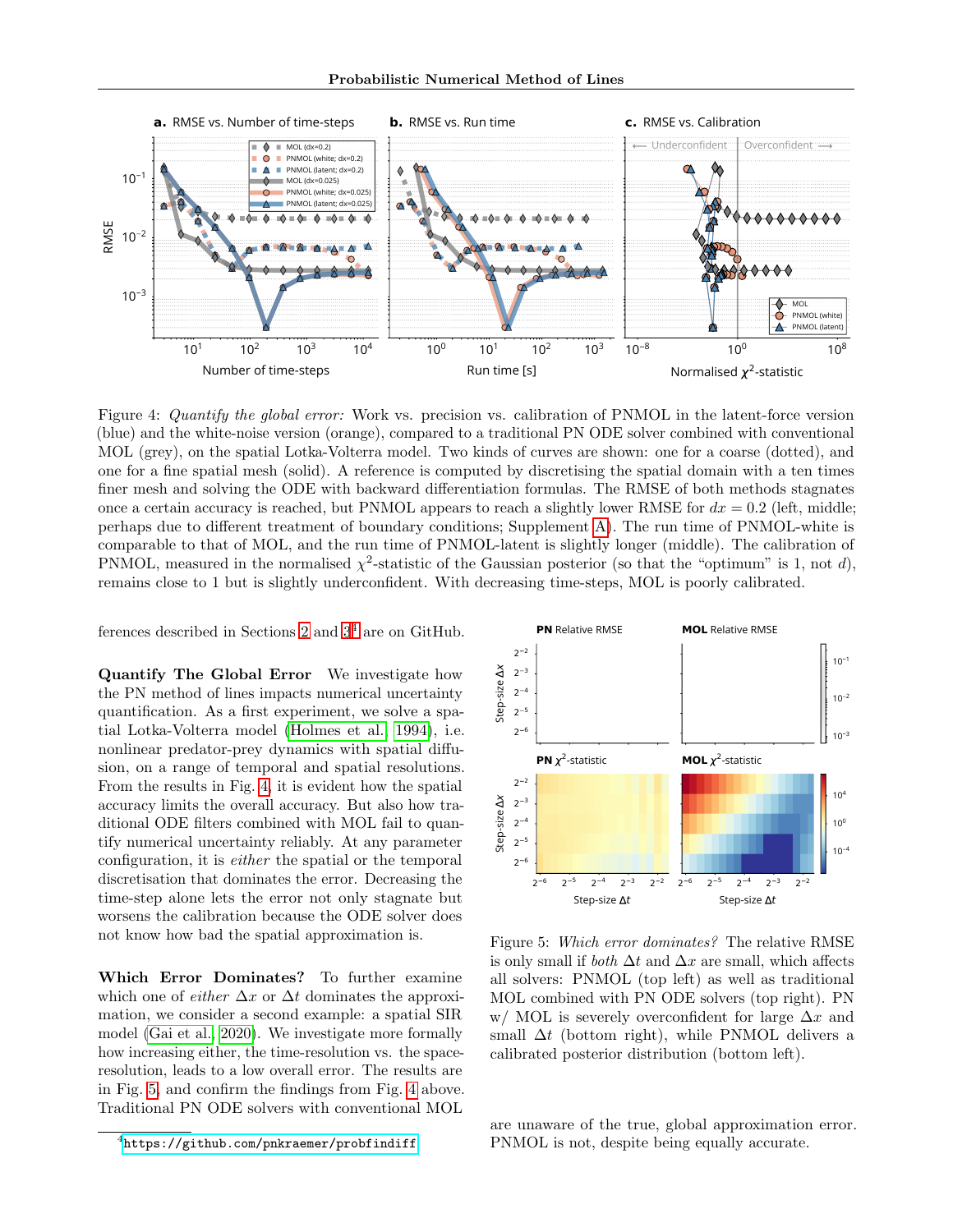# 8 CONCLUSION

We presented probabilistic strategies for discretising PDEs, and for making use of the resulting quantification of spatial discretisation uncertainty in a probabilistic ODE solver. We discussed practical considerations, including sparsification of the differentiation matrices, keeping the dimensionality of the state-space low, and hyperparameter choices. Altogether, and unlike traditional PDE solvers, the probabilistic method of lines unlocks quantification of spatiotemporal correlations in an approximate PDE solution, all while preserving the efficiency of adaptive ODE solvers. This makes it a valuable algorithm in the toolboxes of probabilistic programs and differential equation solvers and may serve as a backbone for latent force models, inverse problems, and differential-equation-centric machine learning.

#### Acknowledgements

The authors gratefully acknowledge financial support by the German Federal Ministry of Education and Research (BMBF) through Project ADIMEM (FKZ 01IS18052B). They also gratefully acknowledge financial support by the European Research Council through ERC StG Action 757275 / PANAMA; the DFG Cluster of Excellence "Machine Learning - New Perspectives for Science", EXC 2064/1, project number 390727645; the German Federal Ministry of Education and Research (BMBF) through the Tübingen AI Center (FKZ: 01IS18039A); and funds from the Ministry of Science, Research and Arts of the State of Baden-Württemberg. Moreover, the authors thank the International Max Planck Research School for Intelligent Systems (IMPRS-IS) for supporting Nicholas Krämer.

The authors thank Nathanael Bosch for helpful feedback on the manuscript.

#### References

- <span id="page-8-16"></span>Abdulle, A. and Garegnani, G. (2020). Random time step probabilistic methods for uncertainty quantification in chaotic and geometric numerical integration. Statistics and Computing, 30(4):907–932.
- <span id="page-8-14"></span>Abdulle, A. and Garegnani, G. (2021). A probabilistic finite element method based on random meshes: A posteriori error estimators and Bayesian inverse problems. Computer Methods in Applied Mechanics and Engineering, 384:113961.
- <span id="page-8-4"></span>Alvarez, M., Luengo, D., and Lawrence, N. D. (2009). Latent force models. In AISTATS 2009.
- <span id="page-8-7"></span>Bentley, J. L. and Ottmann, T. A. (1979). Algorithms for reporting and counting geometric intersections. IEEE Transactions on Computers, 28(09):643–647.
- <span id="page-8-9"></span>Berzins, M. (1988). Global error estimation in the method of lines for parabolic equations. SIAM Journal on Scientific and Statistical Computing, 9(4):687– 703.
- <span id="page-8-10"></span>Berzins, M., Baehmann, P., Flaherty, J., and Lawson, J. (1991). Towards an automated finite element solver for time-dependent fluid-flow problems. The Mathematics of Finite Elements and Application, 7:181–188.
- <span id="page-8-5"></span>Bosch, N., Hennig, P., and Tronarp, F. (2021). Calibrated adaptive probabilistic ODE solvers. In AIS-TATS 2021.
- <span id="page-8-6"></span>Cash, J. and Psihoyios, Y. (1996). The MOL solution of time dependent partial differential equations. Computers  $\mathcal C$  Mathematics with Applications, 31(11):69– 78.
- <span id="page-8-0"></span>Chen, R. T. Q., Rubanova, Y., Bettencourt, J., and Duvenaud, D. K. (2018). Neural ordinary differential equations. In NeurIPS 2018.
- <span id="page-8-11"></span>Chen, Y., Hosseini, B., Owhadi, H., and Stuart, A. M. (2021). Solving and learning nonlinear PDEs with Gaussian processes. Journal of Computational Physics, 447.
- <span id="page-8-12"></span>Chkrebtii, O. A., Campbell, D. A., Calderhead, B., and Girolami, M. A. (2016). Bayesian solution uncertainty quantification for differential equations. Bayesian Analysis, 11(4):1239–1267.
- <span id="page-8-1"></span>Cockayne, J., Oates, C., Sullivan, T., and Girolami, M. (2017). Probabilistic numerical methods for PDEconstrained Bayesian inverse problems. In AIP Conference Proceedings, volume 1853.
- <span id="page-8-2"></span>Cockayne, J., Oates, C. J., Sullivan, T. J., and Girolami, M. (2019). Bayesian probabilistic numerical methods. SIAM Review, 61(4):756–789.
- <span id="page-8-15"></span>Conrad, P. R., Girolami, M., Särkkä, S., Stuart, A., and Zygalakis, K. (2017). Statistical analysis of differential equations: introducing probability measures on numerical solutions. Statistics and Computing, 27(4):1065–1082.
- <span id="page-8-8"></span>Dereli, Y. and Schaback, R. (2013). The meshless kernel-based method of lines for solving the equal width equation. Applied Mathematics and Computation,  $219(10):5224-5232$ .
- <span id="page-8-3"></span>Driscoll, T. A. and Fornberg, B. (2002). Interpolation in the limit of increasingly flat radial basis functions. Computers & Mathematics with Applications, 43(3- 5):413–422.
- <span id="page-8-13"></span>Duffin, C., Cripps, E., Stemler, T., and Girolami, M. (2021). Statistical finite elements for misspecified models. Proceedings of the National Academy of Sciences, 118(2).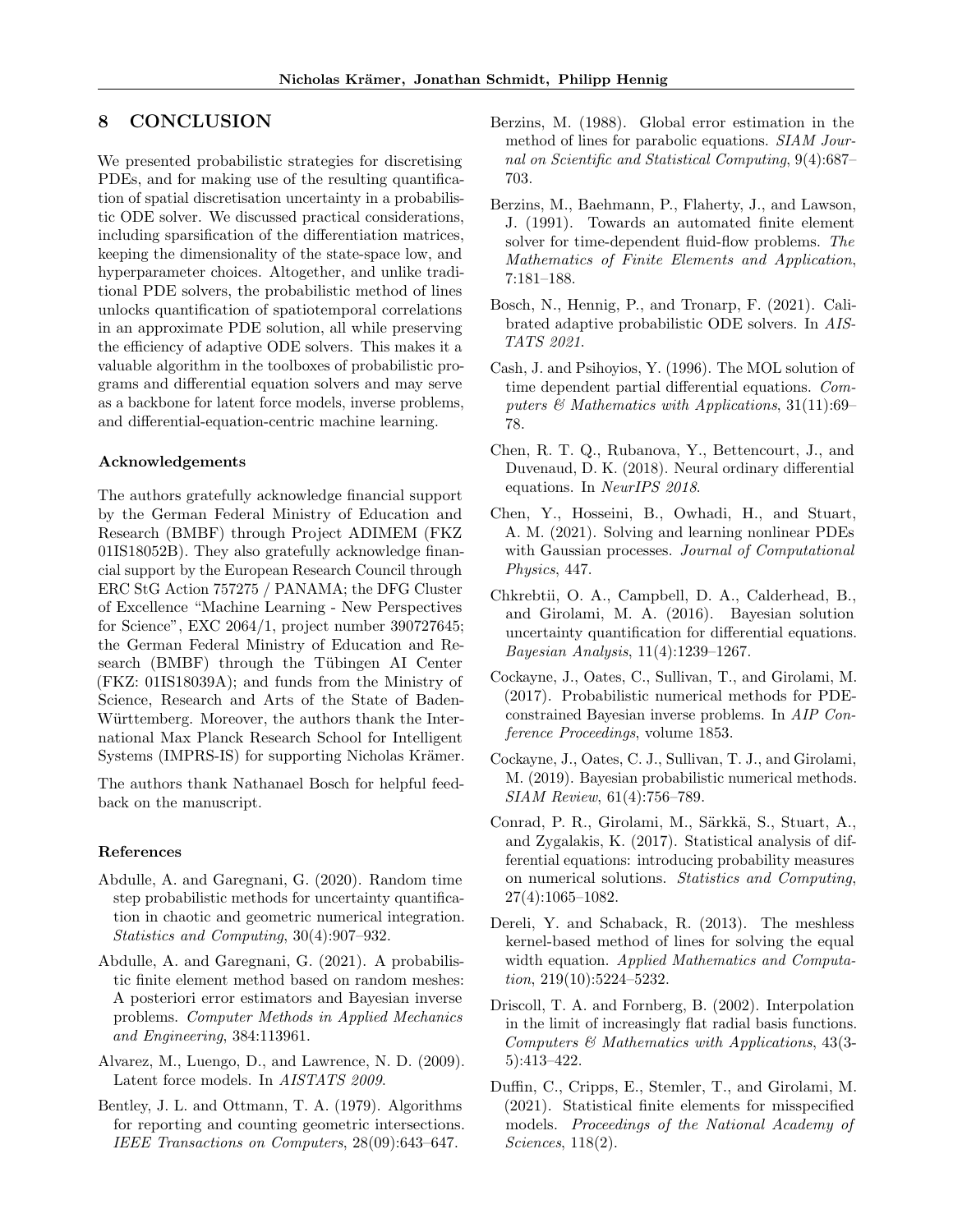- <span id="page-9-4"></span>Evans, L. C. (2010). Partial Differential Equations, volume 19. American Mathematical Society.
- <span id="page-9-7"></span>Fasshauer, G. E. (1997). Solving partial differential equations by collocation with radial basis functions. In Surface Fitting and Multiresolution Methods, pages 131–138. University Press.
- <span id="page-9-8"></span>Fasshauer, G. E. (1999). Solving differential equations with radial basis functions: multilevel methods and smoothing. Advances in Computational Mathematics, 11(2):139–159.
- <span id="page-9-13"></span>Fasshauer, G. E. (2007). Meshfree Approximation Methods with MATLAB. World Scientific.
- <span id="page-9-10"></span>Fornberg, B. (1988). Generation of finite difference formulas on arbitrarily spaced grids. Mathematics of Computation, 51(184):699–706.
- <span id="page-9-9"></span>Fornberg, B. and Flyer, N. (2015). A Primer on Radial Basis Functions with Applications to the Geosciences. SIAM.
- <span id="page-9-24"></span>Frank, P. and Enßlin, T. A. (2020). Probabilistic simulation of partial differential equations. arXiv preprint arXiv:2010.06583.
- <span id="page-9-29"></span>Gai, C., Iron, D., and Kolokolnikov, T. (2020). Localized outbreaks in an S-I-R model with diffusion. Journal of Mathematical Biology, 80:1389–1411.
- <span id="page-9-3"></span>Gelbrecht, M., Boers, N., and Kurths, J. (2021). Neural partial differential equations for chaotic systems. New Journal of Physics, 23(4):043005.
- <span id="page-9-20"></span>Girolami, M., Febrianto, E., Yin, G., and Cirak, F. (2021). The statistical finite element method (stat-FEM) for coherent synthesis of observation data and model predictions. Computer Methods in Applied Mechanics and Engineering, 375.
- <span id="page-9-12"></span>Hartikainen, J., Seppänen, M., and Särkkä, S. (2012). State-space inference for non-linear latent force models with application to satellite orbit prediction. ICML 2012.
- <span id="page-9-25"></span>Hennig, P. and Hauberg, S. (2014). Probabilistic solutions to differential equations and their application to Riemannian statistics. In AISTATS 2014.
- <span id="page-9-28"></span>Holmes, E., Lewis, M., Banks, J., and Veit, D. (1994). Partial differential equations in ecology: Spatial interactions and population dynamics. Ecology, 75:17–29.
- <span id="page-9-6"></span>Hon, Y. and Schaback, R. (2001). On unsymmetric collocation by radial basis functions. Applied Mathematics and Computation, 119(2-3):177–186.
- <span id="page-9-14"></span>Hon, Y., Schaback, R., and Zhong, M. (2014). The meshless kernel-based method of lines for parabolic equations. Computers  $\mathcal{B}$  Mathematics with Applications, 68(12):2057–2067.
- <span id="page-9-26"></span>John, D., Heuveline, V., and Schober, M. (2019). GOODE: A Gaussian off-the-shelf ordinary differential equation solver. In ICML 2019.
- <span id="page-9-5"></span>Kansa, E. J. (1990). Multiquadrics—a scattered data approximation scheme with applications to computational fluid-dynamics—II solutions to parabolic, hyperbolic and elliptic partial differential equations. Computers & Mathematics with Applications, 19(8- 9):147–161.
- <span id="page-9-21"></span>Kersting, H. and Hennig, P. (2016). Active uncertainty calibration in Bayesian ODE solvers. UAI 2016.
- <span id="page-9-23"></span>Kersting, H., Krämer, N., Schiegg, M., Daniel, C., Tiemann, M., and Hennig, P. (2020a). Differentiable likelihoods for fast inversion of 'likelihood-free' dynamical systems. In ICML 2020.
- <span id="page-9-22"></span>Kersting, H., Sullivan, T. J., and Hennig, P. (2020b). Convergence rates of Gaussian ODE filters. Statistics and Computing, 30(6):1791–1816.
- <span id="page-9-11"></span>Krämer, N. and Hennig, P. (2020). Stable implementation of probabilistic ODE solvers. arXiv preprint arXiv:2012.10106.
- <span id="page-9-27"></span>Krämer, N. and Hennig, P. (2021). Linear-time probabilistic solutions of boundary value problems. In NeurIPS 2021.
- <span id="page-9-15"></span>Lawson, J., Berzins, M., and Dew, P. M. (1991). Balancing space and time errors in the method of lines for parabolic equations. SIAM Journal on Scientific and Statistical Computing, 12(3):573–594.
- <span id="page-9-1"></span>Li, Z., Kovachki, N. B., Azizzadenesheli, K., liu, B., Bhattacharya, K., Stuart, A., and Anandkumar, A. (2021). Fourier neural operator for parametric partial differential equations. In ICLR 2021.
- <span id="page-9-2"></span>Lu, L., Jin, P., Pang, G., Zhang, Z., and Karniadakis, G. E. (2021). Learning nonlinear operators via Deep-ONet based on the universal approximation theorem of operators. Nature Machine Intelligence, 3:218–229.
- <span id="page-9-16"></span>Owhadi, H. (2015). Bayesian numerical homogenization. Multiscale Modeling & Simulation, 13(3):812–828.
- <span id="page-9-17"></span>Owhadi, H. (2017). Multigrid with rough coefficients and multiresolution operator decomposition from hierarchical information games. SIAM Review, 59(1):99–149.
- <span id="page-9-18"></span>Raissi, M., Perdikaris, P., and Karniadakis, G. E. (2017). Machine learning of linear differential equations using Gaussian processes. Journal of Computational Physics, 348:683–693.
- <span id="page-9-19"></span>Raissi, M., Perdikaris, P., and Karniadakis, G. E. (2018). Numerical Gaussian processes for timedependent and nonlinear partial differential equations. SIAM Journal on Scientific Computing, 40(1):A172–A198.
- <span id="page-9-0"></span>Raissi, M., Perdikaris, P., and Karniadakis, G. E. (2019). Physics-informed neural networks: A deep learning framework for solving forward and inverse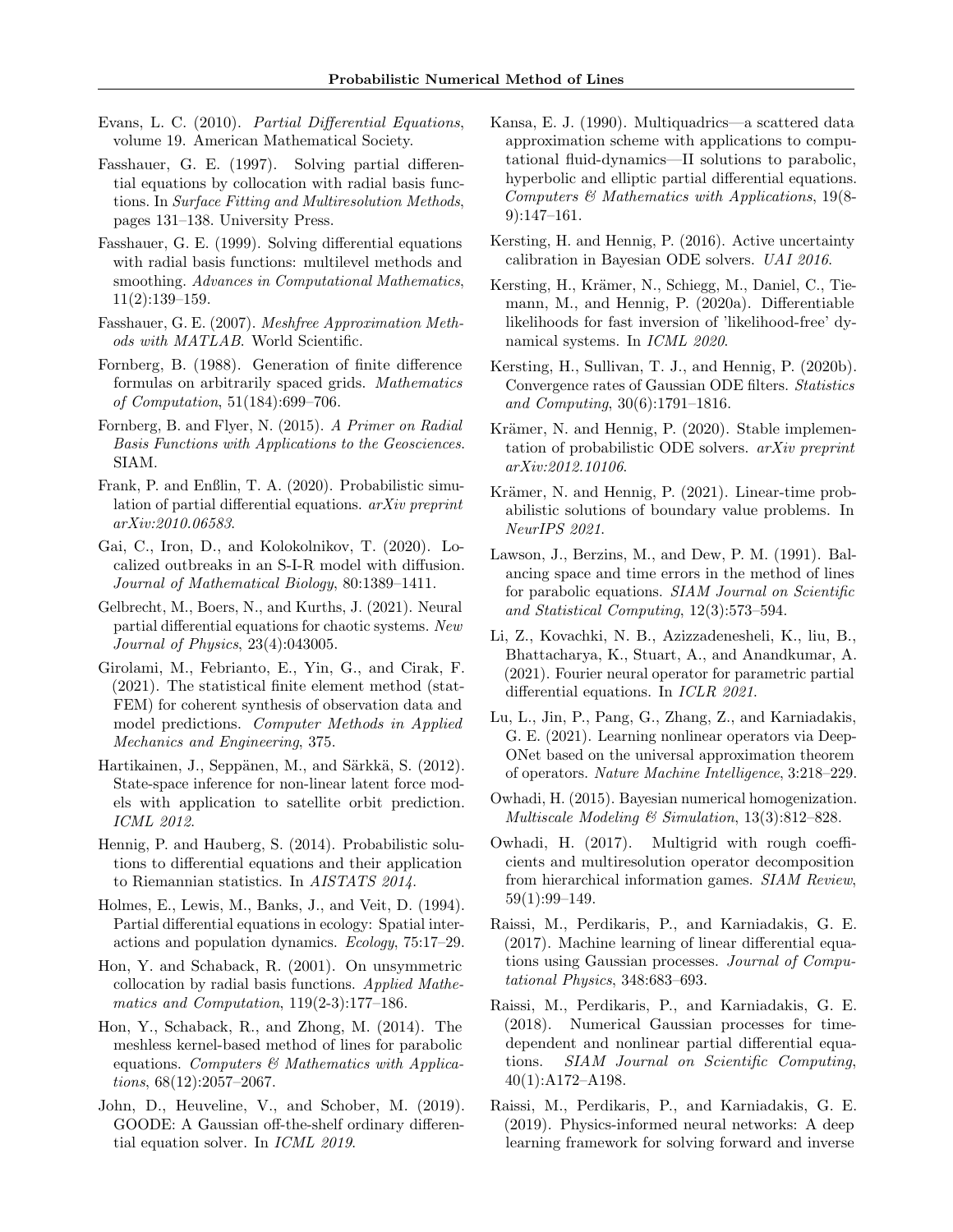problems involving nonlinear partial differential equations. Journal of Computational Physics, 378:686– 707.

- <span id="page-10-5"></span>Särkkä, S. and Solin, A. (2019). Applied Stochastic Differential Equations. Cambridge University Press.
- <span id="page-10-3"></span>Schaback, R. (1995). Error estimates and condition numbers for radial basis function interpolation. Advances in Computational Mathematics, 3(3):251–264.
- <span id="page-10-2"></span>Schaback, R. (2007). Convergence of unsymmetric kernel-based meshless collocation methods. SIAM Journal on Numerical Analysis, 45(1):333–351.
- <span id="page-10-0"></span>Schiesser, W. E. (2012). The Numerical Method of Lines: Integration of Partial Differential Equations. Elsevier.
- <span id="page-10-9"></span>Schmidt, J., Krämer, N., and Hennig, P. (2021). A probabilistic state space model for joint inference from differential equations and data.
- <span id="page-10-11"></span>Schober, M., Särkkä, S., and Hennig, P. (2019). A probabilistic model for the numerical solution of initial value problems. Statistics and Computing, 29(1):99–122.
- <span id="page-10-12"></span>Schweppe, F. (1965). Evaluation of likelihood functions for Gaussian signals. IEEE Transactions on Information Theory, 11(1):61–70.
- <span id="page-10-4"></span>Shu, C., Ding, H., and Yeo, K. (2003). Local radial basis function-based differential quadrature method and its application to solve two-dimensional incompressible Navier–Stokes equations. Computer methods in applied mechanics and engineering, 192(7-8):941–954.
- <span id="page-10-6"></span>Solin, A. (2016). Stochastic Differential Equation Methods for Spatio-Temporal Gaussian Process Regression. Doctoral thesis, School of Science.
- <span id="page-10-1"></span>Tolstykh, A. and Shirobokov, D. (2003). On using radial basis functions in a "finite difference mode" with applications to elasticity problems. Computational Mechanics, 33(1):68–79.
- <span id="page-10-8"></span>Tronarp, F., Kersting, H., Särkkä, S., and Hennig, P. (2019). Probabilistic solutions to ordinary differential equations as non-linear Bayesian filtering: A new perspective. Statistics and Computing, 29(6):1297– 1315.
- <span id="page-10-7"></span>Tronarp, F., Särkkä, S., and Hennig, P. (2021). Bayesian ODE solvers: The maximum a posteriori estimate. Statistics and Computing, 31(3):1–18.
- <span id="page-10-10"></span>Wang, J., Cockayne, J., Chkrebtii, O., Sullivan, T. J., and Oates, C. J. (2021). Bayesian numerical methods for nonlinear partial differential equations. Statistics and Computing, 31.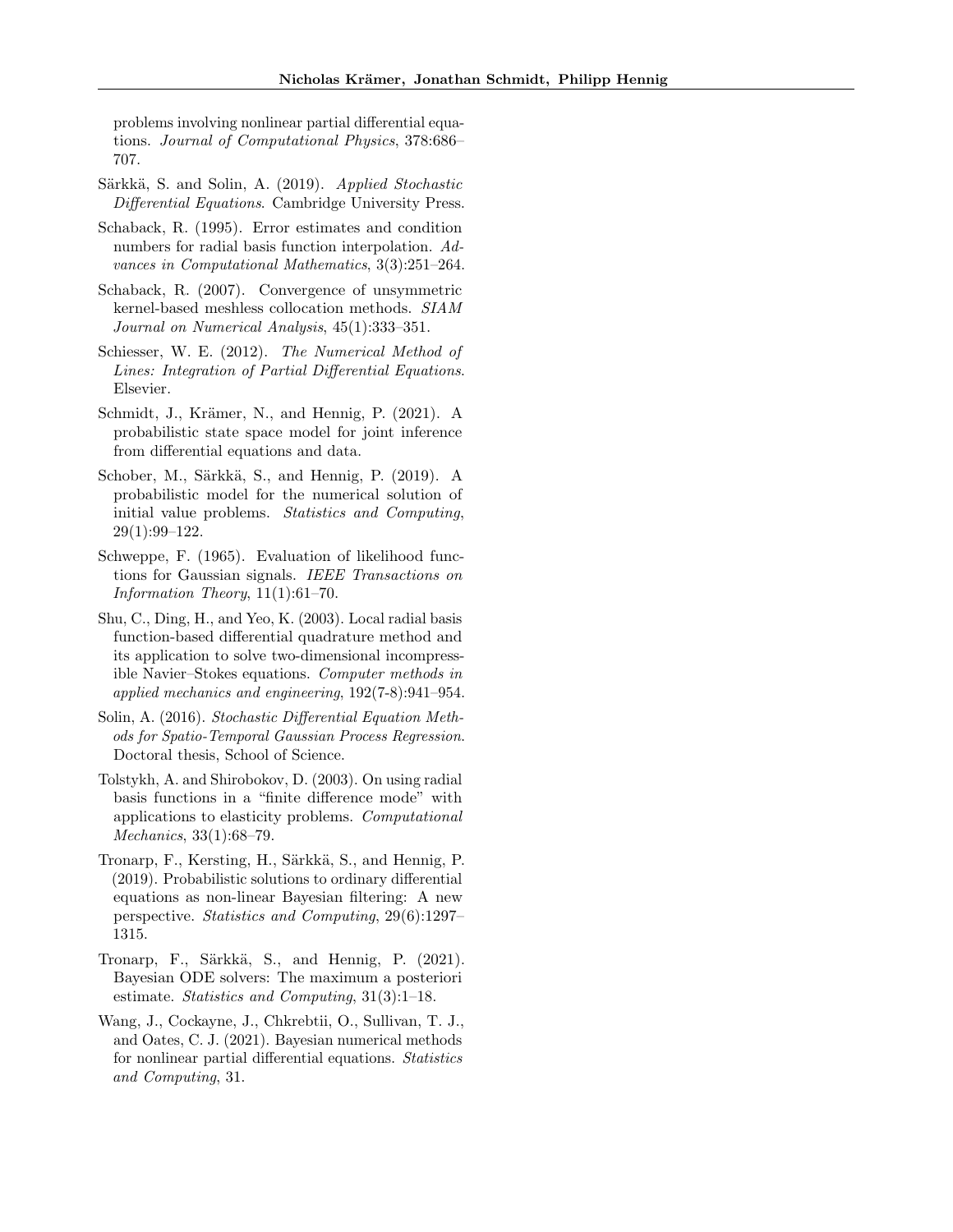# Supplementary Material: Probabilistic Numerical Method of Lines for Time-Dependent Partial Differential Equations

This supplement explains details regarding: (i) treatment of boundary conditions (Supplement [A\)](#page-11-0); (ii) the probabilistic numerical discretisation from Section [2](#page-1-1) being a Bayesian probabilistic numerical method (Supplement [B\)](#page-12-0); (iii) quasi-maximum-likelihood-estimation of the output-scale  $\gamma$  (Supplement [C\)](#page-12-1); and (iv) inference schemes for fully non-linear systems of partial differential equations (Supplement [D\)](#page-13-0).

Recall the abbreviations from the main paper: partial differential equation (PDE), ordinary differential equation (ODE), probabilistic numerics (PN), method of lines (MOL), probabilistic numerical method of lines (PNMOL).

# <span id="page-11-0"></span>A BOUNDARY CONDITIONS

#### A.1 Setup

In this section, we explain how PNMOL treats boundary conditions. Recall the differential operator  $D$  from Eq. [\(1\)](#page-0-1), the differentiation matrix D and the error covariance matrix E from Eq. [\(9\)](#page-2-4), respectively Eqs. [\(13\)](#page-2-5) and [\(14\)](#page-3-2). Also recall from Section [4.4](#page-5-4) that in the ODE solve, each pair of states  $(\vec{U}, \vec{\xi})$  is conditioned on a zero PDE residual

<span id="page-11-2"></span>
$$
r(t) := \dot{U}(t) - F(t, \mathbb{X}, U(t), DU(t) + \xi) = 0
$$
\n(30)

where U,  $\dot{U}$ , and  $\xi$  are components of the extended state vectors  $\vec{U}$  and  $\xi$ . The remainder of this section extends this framework to include boundary conditions  $\mathcal{B}u(t,x) = g(x)$  for all  $x \in \partial\Omega$  and some function g (Eq. [\(1\)](#page-0-1)).

#### A.2 Discretised Boundary Conditions

To augment the PDE residual information with boundary conditions, we begin by discretising  $\beta$  probabilistically; either with global collocation as in Section [2](#page-1-1) or with PN finite differences as in Section [3.](#page-2-0) Below, we show the former, because the latter becomes accessible with the same modifications from Section [3.](#page-2-0) Let  $u_x \sim \mathcal{GP}(0, \gamma^2 k_x)$ . Defining the differentiation matrix  $B$  and the error covariance  $R$ ,

$$
B := (\mathcal{B}k_x)(\mathbb{X}, \mathbb{X})k_x(\mathbb{X}, \mathbb{X})^{-1}, \quad R := (\mathcal{B}^2k_x)(\mathbb{X}, \mathbb{X}) - Bk_x(\mathbb{X}, \mathbb{X})B^{\top}, \tag{31}
$$

we have access to boundary conditions: For any  $y \in \mathbb{R}^{N+1}$ ,

<span id="page-11-1"></span>
$$
p((\mathcal{B}u_x)(\mathbb{X}) \mid u_x(\mathbb{X}) = y) \sim \mathcal{N}(By, \gamma^2 R)
$$
\n(32)

holds. For Dirichlet boundary conditions, B is the identity, thus  $B = I_{N+1}$  is the identity matrix and  $R \equiv 0$ is the zero matrix. For Neumann conditions,  $B$  is the discretised derivative along normal coordinates, and  $R$ is generally nonzero (recall the explanation in Section [5](#page-6-1) of the cases in which the error matrix is zero). The derivation surrounding Eq. [\(32\)](#page-11-1) above suggests how the present framework would deal with boundary conditions that are subject to additive Gaussian noise.

### A.3 Latent Force

Define the latent force  $\vartheta = \vartheta(t) \sim \mathcal{GP}(0, \gamma^2 k_t \otimes R)$ , which will play a role similar to  $\xi$  but for the boundary conditions.  $\vartheta$  inherits a stochastic differential equation formulation from  $k_t$  just like  $\xi$  does (recall Lemma [3\)](#page-4-2). Denote the stack of  $\vartheta$  and its first  $\nu \in \mathbb{N}$  time-derivatives by  $\overline{\vartheta}$ . Let  $\mathbb{X}_B \subset \mathbb{X}$  be the subset of boundary points in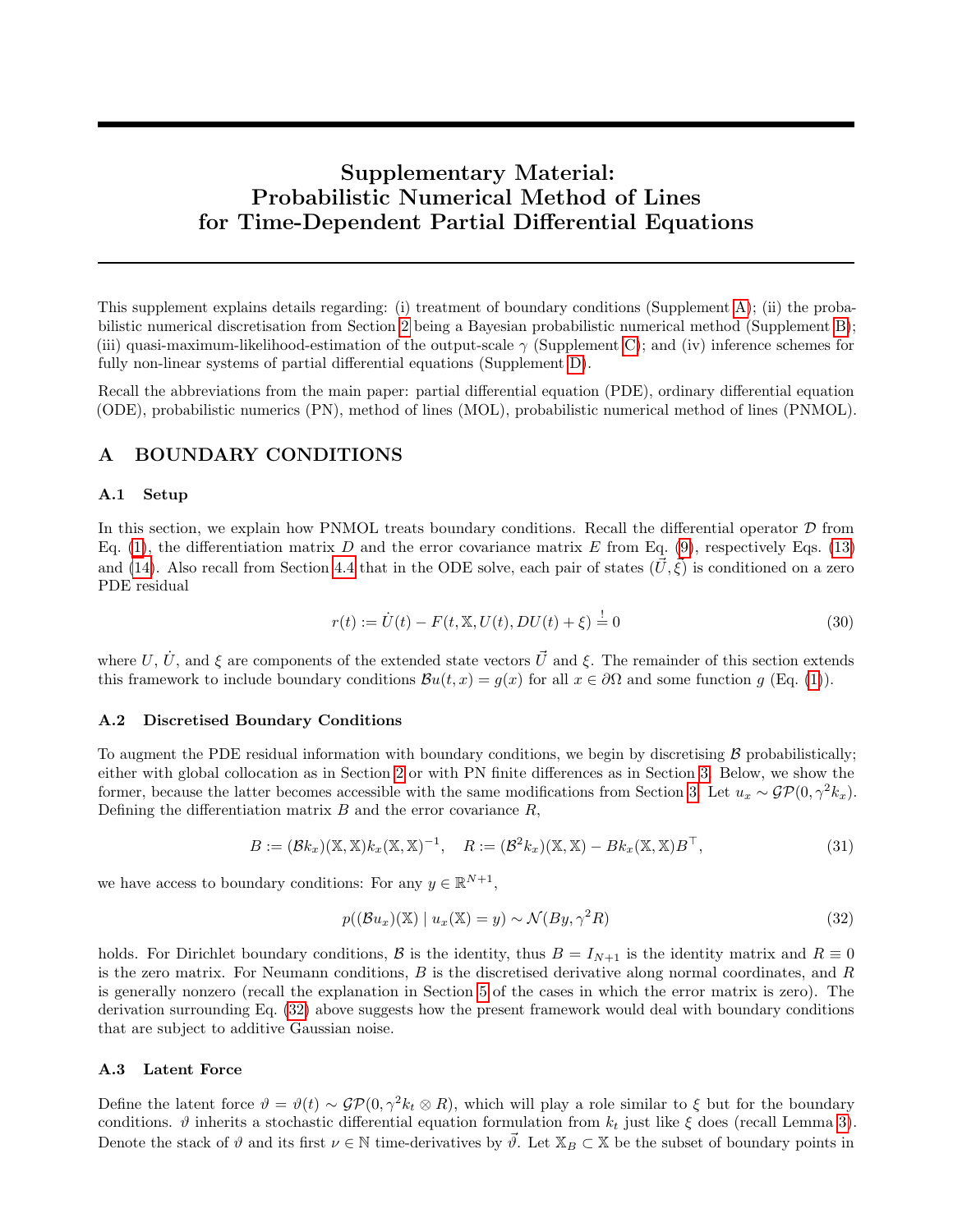X. The full information operator (i.e. an extended version of Eq. [\(30\)](#page-11-2)) includes  $Bu(t,x)|_{\partial\Omega} = g(x)$  as

$$
r_{\text{full}}(t) := \begin{pmatrix} \dot{U}(t) - F(t, \mathbb{X}, U(t), DU(t) + \xi) \\ \mathcal{B}U(t) - g(\mathbb{X}_B) - \vartheta(t) \end{pmatrix} \stackrel{!}{=} 0.
$$
 (33)

 $r_{\text{full}}$  depends on  $\vec{U}, \vec{\xi}$ , and  $\vec{\theta}$ . Conditioning  $(\vec{U}, \vec{\xi}, \vec{\theta})$  on  $r_{\text{full}}(t) = 0$  yields a probabilistic PDE solution that knows boundary conditions. Notably, the bottom row in  $r_{\text{full}}$  is linear in  $(\vec{U}, \vec{\xi}, \vec{\theta})$  so there is no linearisation required to enable (approximate) inference.

#### A.4 Comparison To MOL

Boundary conditions in PNMOL enter through the information operator, i.e. on the same level as the PDE vector field F, which is different to conventional MOL: In MOL, one only tracks the state variables in the interior of  $\Omega$ , i.e.  $u(t, \mathbb{X}\setminus\mathbb{X}_B)$  because boundary conditions can be inferred from the interior straightforwardly. For Dirichlet conditions, the boundary values are always dictated by  $g(\mathbb{X}_B)$ . Let  $\frac{\partial}{\partial n}$  be the directional derivative taken in the direction normal to the boundary  $\partial\Omega$ . For Neumann conditions, for some small  $\lambda > 0$ , we can approximate

$$
\frac{\partial}{\partial n}u(t,x) = \frac{u(t,x) - u(t,x - \lambda n)}{\lambda} \stackrel{!}{=} g(x). \tag{34}
$$

This viewpoint suggests  $u(t, x) = \lambda g(x) + u(t, x - \lambda n)$  and  $\lambda$  can be chosen such that  $x - \lambda n$  is the nearest neighbor of  $x \in X$ . While tracking only the state values in the interior of the domain has the advantage that the ODE system emerging from the method of lines is smaller than for PNMOL (which perhaps explains why in Fig. [4,](#page-7-1) PNMOL achieves a lower error than MOL), MOL has two disadvantages: (i) non-deterministic boundary conditions are not straightforward to include; (ii) the finite difference approximation of Neumann conditions introduces errors. PNMOL does not face the first issue and quantifies the error mentioned by the second issue.

# <span id="page-12-0"></span>B DISCRETISATION AS A BAYESIAN PROBABILISTIC NUMERICAL METHOD

[Cockayne et al.](#page-8-2) [\(2019\)](#page-8-2) introduce a formal definition of Bayesian and non-Bayesian probabilistic numerical methods. More specifically, they define a probabilistic numerical method to be a tuple of an *information operator* and a *belief* update operator. A PN method then becomes Bayesian if its output is the pushforward of a specific conditional distribution through the *quantity of interest*. All of those objects can be derived for the PN discretisation of  $D$ . The same is true for the boundary conditions explained in Supplement [A](#page-11-0) but is omitted in the following. The proof of the statement below mirrors the explanation why Bayesian quadrature is a Bayesian PN method in Section 2.2 of the paper by [Cockayne et al.](#page-8-2) [\(2019\)](#page-8-2).

**Proposition 4.** The approximation of  $(\mathcal{D}u_x)(X)$  with D and E as in Eqs. [\(7\)](#page-2-2) and [\(9\)](#page-2-4), using evaluations of  $u_x$ at a grid, is a Bayesian probabilistic numerical method.

*Proof.* The prior measure is the GP prior  $\mathcal{GP}(0, \gamma^2 k_x)$  and defined over some separable Banach space of sufficiently differentiable, real-valued functions. The information operator  $\mathcal{I}[\varphi] := \varphi(\mathbb{X})$  evaluates a function  $\varphi$  at the grid X. The belief update restricts the prior measure to the set of functions that interpolate  $\varphi(\mathbb{X})$  (this is standard Gaussian process conditioning). The quantity of interest is the derivative  $\mathcal{D}u_x$ , which results in the posterior distribution in Eq. [\(5\)](#page-2-6).  $\Box$ 

# <span id="page-12-1"></span>C QUASI-MAXIMUM-LIKELIHOOD ESTIMATION OF THE OUTPUT SCALE

Proving the validity of the estimator in Eq. [\(29\)](#page-6-3) parallels similar statements for similar settings [\(Bosch et al.,](#page-8-5) [2021;](#page-8-5) Krämer and Hennig, 2021; [Tronarp et al., 2019\)](#page-10-8) and consists of two phases: (i) showing that the posterior covariances are of the form  $C_k = \gamma^2 \check{C}_k$  for some  $\check{C}_k$ ,  $k = 0, ..., K$ ; (ii) deriving the maximum likelihood estimators.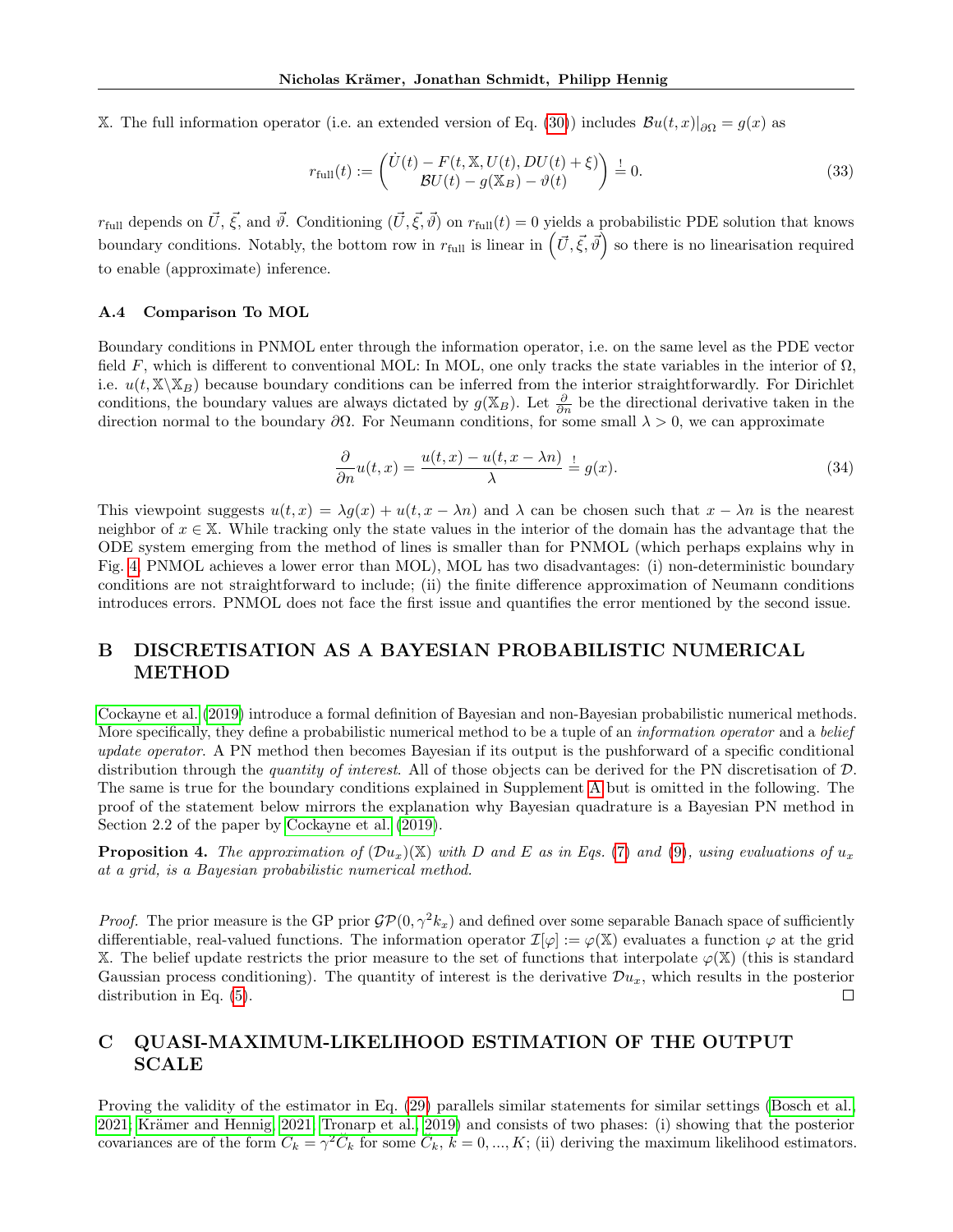To show the first claim, recall the discrete-time transition of U and  $\xi$  from Eq. [\(22\)](#page-4-3) and the information model from Eq. [\(25\)](#page-5-2). Then, the fully discretised state-space model is

$$
\vec{U}(t_0) \sim \mathcal{N}(m_0 \otimes \mathbf{1}, \gamma^2 C_0 \otimes k_x(\mathbb{X}, \mathbb{X}))
$$
\n(35a)

$$
\vec{\xi}(t_0) \sim \mathcal{N}(m_0 \otimes \mathbf{1}, \gamma^2 C_0 \otimes E) \tag{35b}
$$

$$
\vec{U}(t_{k+1}) \mid \vec{U}(t_k) \sim \mathcal{N}(\Phi(h_k)\vec{U}(t_k), \gamma^2 \Sigma_U(h_k))
$$
\n(35c)

$$
\vec{\xi}(t_{k+1}) \mid \vec{\xi}(t_k) \sim \mathcal{N}(\Phi(h_k)\vec{\xi}(t_k), \gamma^2 \Sigma_{\xi}(h_k))
$$
\n(35d)

$$
r(t_k) | \vec{U}(t_k), \vec{\xi}(t_k) \sim \delta \left( \dot{U}(t_k) - F(t, \mathbb{X}, U(t_k), DU(t_k) + \xi(t_k)) \right) \tag{35e}
$$

All transitions have a process noise that depends multiplicatively on  $\gamma^2$ . The Dirac likelihood is noise-free. Therefore, the posterior covariance depends multiplicatively on  $\gamma$  as well (which can be proved by an induction that is identical to the one in Appendix C of the paper by [Tronarp et al.](#page-10-8) [\(2019\)](#page-10-8)).

To show the second claim, let a linearised observation model be given by

$$
r(t_k) | \vec{U}(t_k), \vec{\xi}(t_k) \sim \delta \left( H \left( \frac{\vec{U}(t_k)}{\vec{\xi}(t_k)} \right) + b \right)
$$
 (36)

for appropriate H and b (which are explained in Supplement [D](#page-13-0) below). Now, the distribution  $p(r(t_k) | r(t_{k-1}))$  is Gaussian and thus fully defined by its mean  $\mathbb{E}[r(t_k)]$  and its covariance  $\mathbb{C}[r(t_k)]$ . The covariance  $\mathbb{C}[r(t_k)]$  is again of the form  $\gamma^2 \check{S}_k$  for some  $\check{S}_k$  because every filtering covariance is, and the information operator is noise-free. Due to the prediction error decomposition [\(Schweppe, 1965\)](#page-10-12),

$$
p(r(t_0),...,r(t_K) | \gamma) = p(r(t_0) | \gamma) \prod_{k=1}^{N} p(r(t_k) | r(t_{k-1}), \gamma).
$$
 (37)

Recall that the dimension of  $r(t_k)$  is  $N+1$  because X consists of  $N+1$  grid points. Because everything is Gaussian, the negative log-likelihood (as a function of  $x$ ) decomposes into

$$
-\log p(x; r(t_0), ..., r(t_K) \mid \gamma) = \frac{1}{2} \left( \sum_{k=0}^{K} ||x - \mathbb{E}[r(t_k)]||^2_{\mathbb{C}[r(t_k)]^{-1}} - (K+1)(N+1)\log \gamma^2 \right).
$$
 (38)

Setting the  $\gamma$ -derivative of the negative log-likelihood to zero, i.e. maximising it with respect to  $\gamma$ , yields the MLE from Eq. [\(29\)](#page-6-3). Overall, the derivation is very similar to those provided by [Bosch et al.](#page-8-5) [\(2021\)](#page-8-5); [Tronarp](#page-10-8) [et al.](#page-10-8) [\(2019\)](#page-10-8) for ODE initial value problems, and Krämer and Hennig [\(2021\)](#page-9-27) for ODE boundary value problems.

## <span id="page-13-0"></span>D FULLY NONLINEAR (WHITE-NOISE) APPROXIMATE INFERENCE

The main paper explained white-noise approximations only using the example of semilinear PDEs.

This section recalls the basic concepts for linear PDEs and the more general case of fully nonlinear PDEs. The latter goes together with an explanation of Taylor-series linearisation of the nonlinear PDE vector field, so it also supports the statements in Section [4.4.](#page-5-4) The central idea is to regard the PDE vector field  $F(t, x, u(t, x), Du(t, x))$ as a function of U and  $\xi$ , instead of u and Du, and linearise each non-linearity with a first order Taylor series.

#### D.1 Linear PDEs

At first, we explain the general idea for a linear PDE

$$
F(t, x, u(t, x), Du(t, x)) = Au(t, x) + BDu(t, x)
$$
\n(39)

for some coefficients A and B. If u is scalar-valued, A and B are scalars. If u is vector-valued, A and B are matrices.  $\mathcal{D}u = Du + \xi$  allows for recasting the vector field F as a function of u and  $\xi$ , instead of u and  $\mathcal{D}u$ ,

$$
\tilde{F}(t, U(t), \xi(t)) := F(t, \mathbb{X}, U(t), \xi(t)) = AU(t) + BDU(t) + B\xi(t). \tag{40}
$$